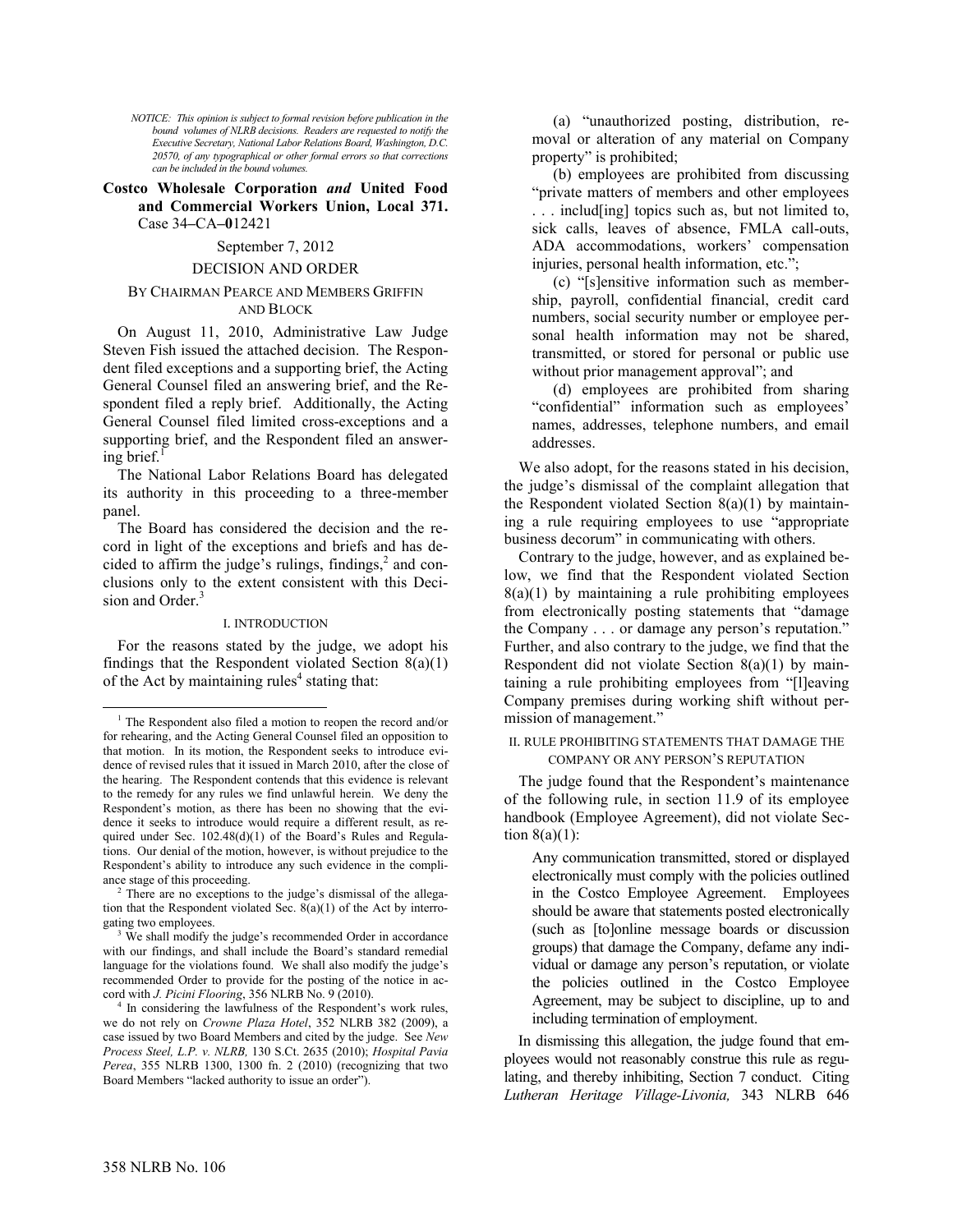$\overline{a}$ 

[\(2004\),](http://www.westlaw.com/Find/Default.wl?rs=dfa1.0&vr=2.0&DB=0001417&FindType=Y&SerialNum=2005583989) the judge instead found that employees would reasonably infer that the Respondent's purpose in promulgating the rule was to ensure a "civil and decent workplace."

Contrary to the judge, we find employees would reasonably construe this rule as one that prohibits Section 7 activity.

In determining whether the maintenance of a work rule violates Section  $8(a)(1)$ , the appropriate inquiry is whether the rule would reasonably tend to chill employees in the exercise of their Section 7 rights. *[Lafayette Park Hotel,](http://www.westlaw.com/Find/Default.wl?rs=dfa1.0&vr=2.0&DB=0001417&FindType=Y&SerialNum=1998187052)* [326 NLRB 824, 825 \(1998\),](http://www.westlaw.com/Find/Default.wl?rs=dfa1.0&vr=2.0&DB=0001417&FindType=Y&SerialNum=1998187052) enfd. [203 F.3d 52 \(D.C. Cir. 1999\).](http://www.westlaw.com/Find/Default.wl?rs=dfa1.0&vr=2.0&DB=506&FindType=Y&SerialNum=1999278656) If the rule explicitly restricts Section 7 rights, it is unlawful. *[Lutheran](http://www.westlaw.com/Find/Default.wl?rs=dfa1.0&vr=2.0&DB=0001417&FindType=Y&SerialNum=2005583989)  [Heritage Village-Livonia,](http://www.westlaw.com/Find/Default.wl?rs=dfa1.0&vr=2.0&DB=0001417&FindType=Y&SerialNum=2005583989)* [supra.](http://www.westlaw.com/Find/Default.wl?rs=dfa1.0&vr=2.0&DB=0001417&FindType=Y&SerialNum=2005583989) If it does not, "the violation is dependent upon a showing of one of the following: (1) employees would reasonably construe the language to prohibit Section 7 activity; (2) the rule was promulgated in response to union activity; or (3) the rule has been applied to restrict the exercise of Section 7 rights." [Id. at 647.](http://www.westlaw.com/Find/Default.wl?rs=dfa1.0&vr=2.0&DB=0001417&FindType=Y&SerialNum=2005583989)

Here, the Respondent's rule does not explicitly reference Section 7 activity. However, by its terms, the broad prohibition against making statements that "damage the Company, defame any individual or damage any person's reputation" clearly encompasses concerted communications protesting the Respondent's treatment of its employees. Indeed, there is nothing in the rule that even arguably suggests that protected communications are excluded from the broad parameters of the rule. In these circumstances, employees would reasonably conclude that the rule requires them to refrain from engaging in certain protected communications (i.e., those that are critical of the Respondent or its agents). See *Southern Maryland Hospital*, 293 NLRB 1209, 1222 (1989), enfd. in relevant part 916 F.2d 932, 940 (4th Cir. 1990) (rule prohibiting "derogatory attacks on . . . hospital representative[s]" found unlawful); *Claremont Resort & Spa*, 344 NLRB 832 (2005) (rule prohibiting "negative conversations about associates and/or managers" found unlawful); *Beverly Health & Rehabilitation Services*, 332 NLRB 347, 348 (2000), enfd. 297 F.3d 468 (6th Cir. 2002) (rule that prohibited "[m]aking false or misleading work-related statements concerning the company, the facility or fellow associates" found unlawful).

<span id="page-1-1"></span><span id="page-1-0"></span>The cases relied on by the judge are distinguishable. Most involved rules addressing conduct that is reasonably associated with actions that fall outside the Act's protection, such as conduct that is malicious, abusive, or unlawful. See, for example, *Lutheran Heritage Village-Livonia*, supra, 343 NLRB at 647– 649 (rule addressing "verbal abuse," "abusive or profane language," and "harassment"); *[Palms Hotel &](http://web2.westlaw.com/find/default.wl?mt=LaborAndEmployment&db=0001417&rs=WLW12.01&tc=-1&rp=%2ffind%2fdefault.wl&findtype=Y&ordoc=2026886670&serialnum=2007147994&vr=2.0&fn=_top&sv=Split&tf=-1&referencepositiontype=S&pbc=424E5ED4&referenceposition=1367&utid=1)  Casino,* [344 NLRB 1363, 1367–1368 \(2005\)](http://web2.westlaw.com/find/default.wl?mt=LaborAndEmployment&db=0001417&rs=WLW12.01&tc=-1&rp=%2ffind%2fdefault.wl&findtype=Y&ordoc=2026886670&serialnum=2007147994&vr=2.0&fn=_top&sv=Split&tf=-1&referencepositiontype=S&pbc=424E5ED4&referenceposition=1367&utid=1) (rule addressing "conduct which is injurious, offensive, threatening, intimidating, coercing, or interfering with" other employees). $5$ 

In *Tradesmen International,* 338 NLRB 460, 460- 463 (2002), also cited by the judge, the Board found lawful a rule that prohibited "statements which are slanderous or detrimental to the company or any of the company's employees." We note however, that this rule was among a list of 19 rules which prohibited egregious conduct such as "sabotage and sexual or racial harassment." In finding that the maintenance of the rule did not violate Section  $8(a)(1)$ , the Board's analysis followed the dictates of *Lutheran Heritage*, which require that the rule be considered in context. 343 NLRB at 647 fn. 6.

In contrast, the Respondent's rule does not present accompanying language that would tend to restrict its application. It therefore allows employees to reasonably assume that it pertains to -- among other things - certain protected concerted activities, such as communications that are critical of the Respondent's treatment of its employees. The Respondent's maintenance of the rule thus has a reasonable tendency to inhibit employees' protected activity and, as such, violates Section  $8(a)(1)$ .<sup>[6](#page-1-1)</sup>

# III. RULE PROHIBITING EMPLOYEES FROM LEAVING PREMISES

Section 11.3 of the Respondent's handbook lists a number of actions that may lead to an employee's immediate discharge. One such action is "[l]eaving Company premises during working shift without permission of management." The judge found that the Respondent's maintenance of this rule violated Section  $8(a)(1)$  because it "inhibits the employees' rights to engage in Section 7 activity (i.e., strike)." We disagree.

In *2 Sisters Food Group*, 357 NLRB No. 168 (2011), the Board held that the maintenance of a similar rule, prohibiting "[l]eaving a department or the

<sup>5</sup> Other cases cited by the judge are similarly distinguishable, as they addressed conduct rather than merely addressing statements, or because they addressed the use of abusive, threatening or slanderous statements. See *Lafayette Park Hotel*, supra, 326 NLRB at 825–826; *Adtranz ABB Daimler Bentz v. NLRB*, 253 F.3d 19, 25–28 (D.C. Cir. 2001); *Ark Las Vegas Restaurant Corp.*, 335 NLRB 1284, 1291– 1292 (2001), enfd. 334 F.3d 99 (D.C. Cir. 2003); *Albertson's, Inc.*, 351 NLRB 254, 258-259 (2007).

<sup>6</sup> Although no party argues its applicability, we note that this rule does not implicate the Board's holding in *Register Guard*, 351 NLRB 1110 (2007), enfd. in relevant part 571 F.3d 53 (D.C. Cir. 2009). The issue in *Register Guard* was whether employees had a statutory right to use their employer's email system for Sec. 7 purposes. The Board found that the employer did not violate Sec.  $8(a)(1)$  by prohibiting the use of the employer's email for "nonjobrelated solicitations." Here, the rule at issue does not prohibit using the electronic communications system for all non-job purposes, but rather is reasonably understood to prohibit the expression of certain protected viewpoints. In doing so, the rule serves to inhibit certain kinds of Sec. 7 activity while permitting others and, for this reason, violates Sec. 8(a)(1).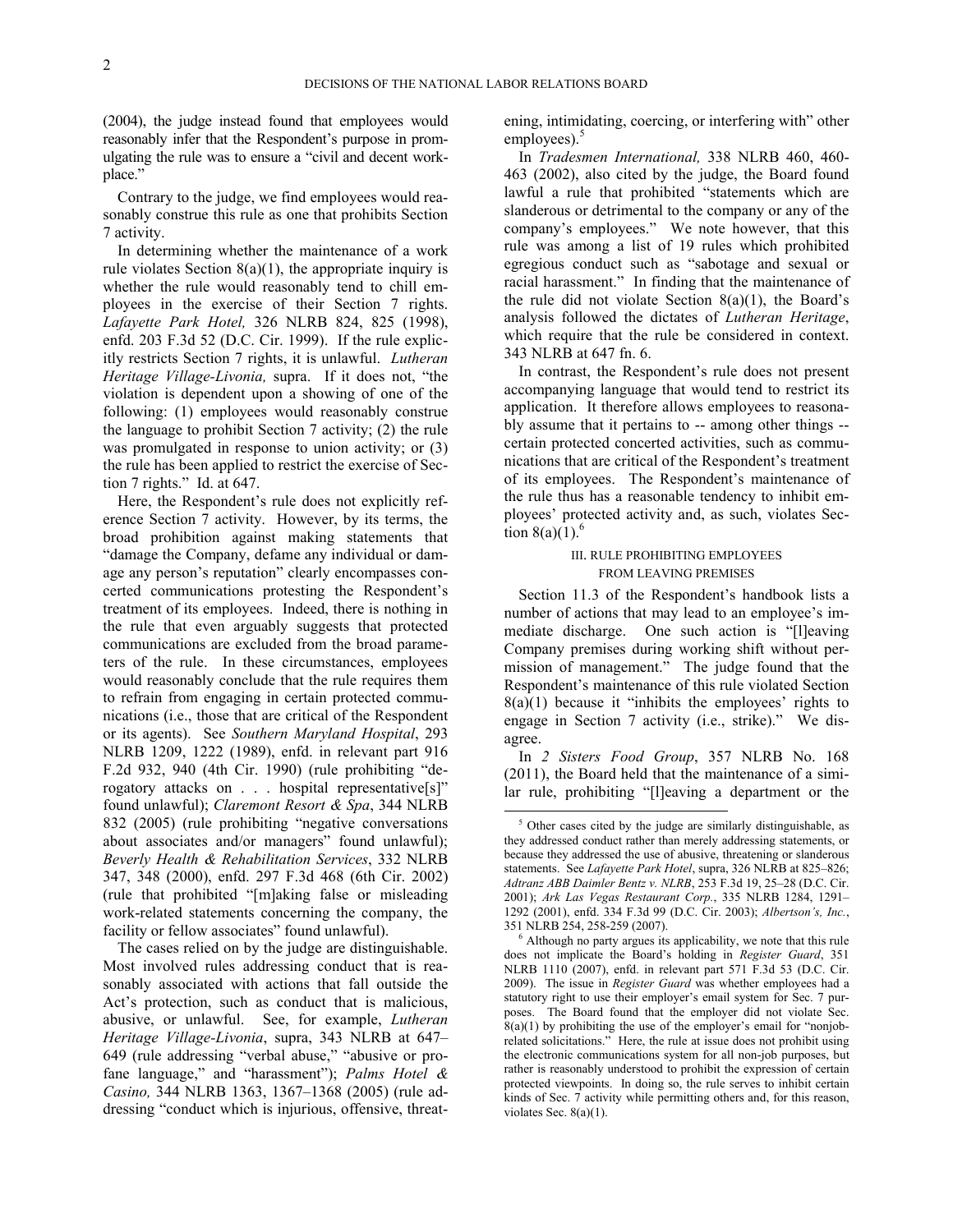plant during a working shift without a supervisor's permission," did not violate Section 8(a)(1). The Board found that this rule was not unlawful on its face and that employees would not reasonably construe it to prohibitSection 7 activity.<sup>7</sup> The Board explained that the rule was distinguishable from a rule, found unlawful in *Labor Ready, Inc.*, 331 NLRB 1656, 1656 fn. 2 (2000), prohibiting employees from "walk[ing] off" the job. The Board found that whereas a rule's reference to a term similar to "walk out" (a synonym for a strike) would reasonably lead employees to believe that the rule prohibited a strike, the mere reference to leaving a department or plant would not be similarly construed as pertaining to Section 7 activity. *2 Sisters*, supra, slip op. at 2–3.

Here, the Respondent's rule is similar to the rule found lawful in *2 Sisters*, as it prohibits "[l]eaving Company premises during working shift without permission," and does not include a reference to any term that would reasonably be construed as similar to the term strike or "walk out." In these circumstances, the reference to leaving the premises during worktime would be reasonably understood as pertaining to employees leaving their posts (for reasons unrelated to concerted activity) without first seeking permission. Accordingly, there is no meaningful distinction between the Respondent's rule and the rule in *2 Sisters*. [8](#page-2-1) Therefore, we shall dismiss this complaint allegation.<sup>[9](#page-2-2)</sup>

# AMENDED CONCLUSIONS OF LAW

1. Substitute the following for the judge's Conclusion of Law 3.

"3. The Respondent has violated Section  $8(a)(1)$  of the Act by maintaining rules in its "Employee Agree-

-

<span id="page-2-2"></span>Contrary to his colleagues, Chairman Pearce would adopt the judge's finding that the Respondent's rule violated Sec. 8(a)(1). He agrees with the judge that employees would reasonably construe the reference to leaving the premises without management permission as a rule prohibiting employees from engaging in a protected strike. In the Chairman's view, the instant rule is distinguishable from the rule found lawful in *2 Sisters*, supra.In that case, the prohibition against leaving the plant was presented together with references to terms not typically used when referencing strike activity, specifically, leaving the department and taking unauthorized breaks. By considering these prohibitions together, employees would not reasonably construe them as encompassing strike activity. Conversely, the instant rule broadly references leaving the "premises," without any accompanying language of limitation. In these circumstances, employees would reasonably read the rule as one that covers a concerted walkout or other strike activity and, as such, it would tend to inhibit employees from exercising their Sec. 7 right to engage in a strike.

ment" that prohibit the unauthorized posting, distribution or alteration of any material on Company property, that may reasonably be interpreted as prohibiting employees from discussing their wages and other terms and conditions of employment with other employees and third parties, including union representatives, that may reasonably be interpreted as prohibiting employees from sharing or storing wage information or information relating to other terms and conditions of employment of employees without permission of management, that prohibit employees from posting messages that "damage any person's reputation," and that prohibit the removal of confidential material from Company premises, which Respondent has defined as conduct that may reasonably be interpreted as including wages and other terms and conditions of employment of its employees."

#### ORDER

The National Labor Relations Board orders that the Respondent, Costco Wholesale Corporation, Milford, Connecticut, its officers, agents, successors, and assigns, shall

1. Cease and desist from

(a) Maintaining provisions in its Employee Agreement that prohibit the unauthorized posting, distribution, or alteration of any material on company property.

(b) Maintaining provisions in its Employee Agreement that may reasonably be interpreted as prohibiting employees from discussing their wages and conditions of employment with other employees and third parties, including union representatives.

(c) Maintaining provisions in its Employee Agreement that may reasonably be interpreted as prohibiting its employees from sharing or storing wage information or information relating to other terms and conditions of employment of employees without permission of management.

(d) Maintaining provisions in its Employee Agreement that prohibit employees from electronically posting statements that damage any person's reputation.

(e) Maintaining provisions in its Employee Agreement that prohibit the removal of confidential material from company premises, which the Respondent has defined as conduct that may reasonably be interpreted as including wages or other terms and conditions of employment of its employees.

(f) In any like or related manner, interfering with, restraining or coercing employees in the exercise of rights guaranteed them by Section 7 of the Act.

2. Take the following affirmative actions necessary to effectuate the policies of the Act.

(a) Rescind or modify the language in the following provisions of its Employee Agreement.

1. Sections 11.3.4 and 4(a) and 11.3.22.

<span id="page-2-0"></span><sup>&</sup>lt;sup>7</sup> The Board considered that rule together with a rule prohibiting employees from "stopping work before shift ends or taking unauthorized breaks." Id.

<span id="page-2-1"></span>Our dissenting colleague contends that the absence of references to other prohibitions, such as those found in the *2 Sisters* handbook, makes it more likely that employees would understand that the rule restricts protected activity. We disagree. Because employees would not typically refer to a protected strike as "leaving the premises," we find no basis to conclude that employees would reasonably construe the rule to prohibit Sec. 7 activity.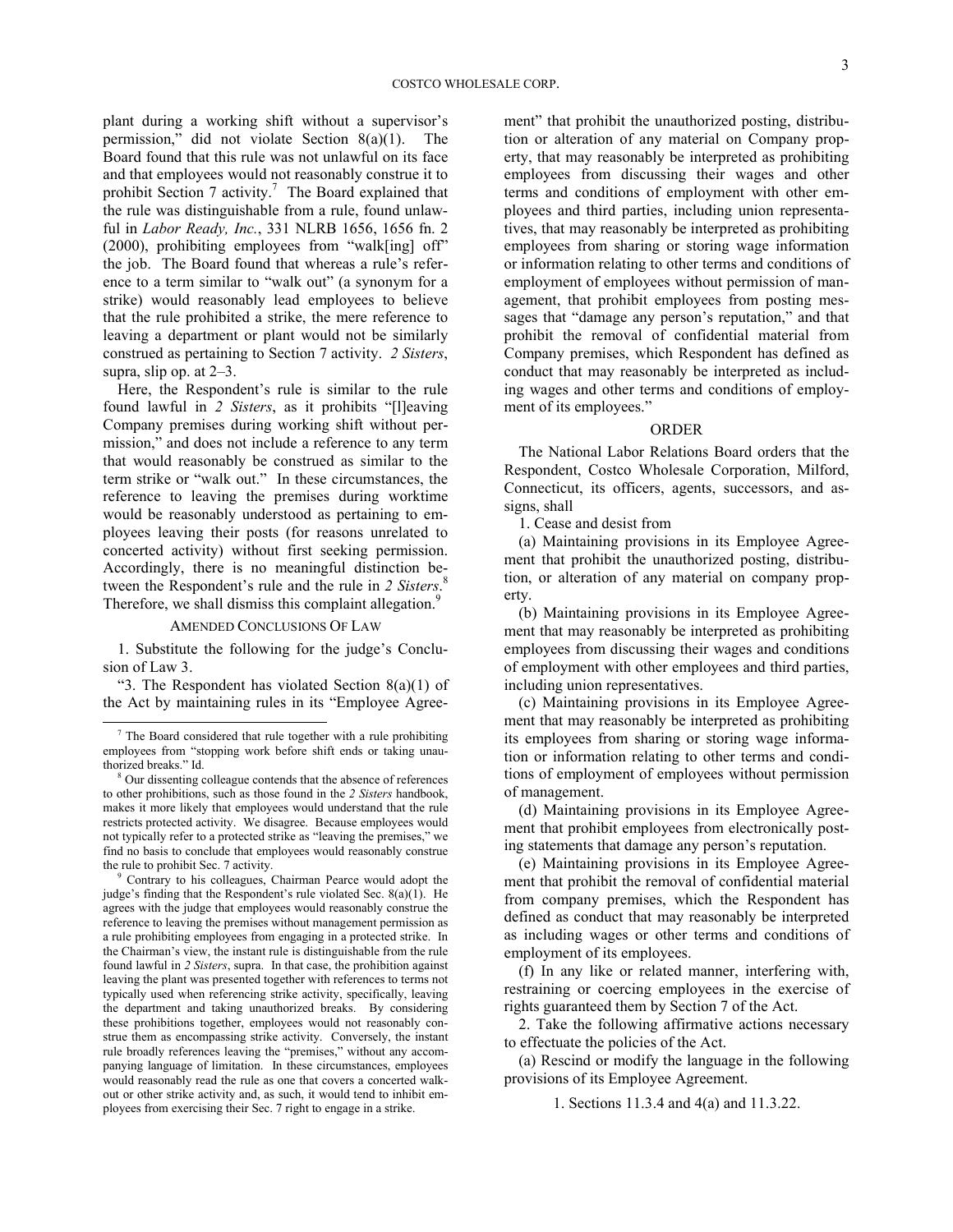2. Section 11.7 to the extent that it defines the names, addresses, phone numbers and email addresses of employees as confidential and prohibits disclosure of such information to any third parties.

3. The portions of Section 11.7 that provide that "[a]ll Costco employees shall refrain from discussing private matters of other employees. This includes topics such as, but not limited to sick calls, leaves of absence, FMLA call outs, ADA accommodations, workers' comp. injuries . . . etc."

4. Section 11.9 to the extent that it prohibits employees from making statements that damage the Company or damage any person's reputation.

5. Section 11.9 to the extent that it provides that all information relating to Costco's employees must not be disseminated, that payroll information may not be shared or transmitted and unauthorized removal of confidential material (as defined over broadly by the Respondent in its Employee Agreement) from Company premises is prohibited.

(b) Furnish all current employees with inserts for the current Employee Agreement that

1. advise that the unlawful provisions have been rescinded, or

2. provide the language of lawful provisions or publish and distribute revised Employee Agreements that

a. do not contain the unlawful provisions, or b. provide the language of lawful provisions.

(c) Within 14 days after service by the Region, post at each of its facilities in the United States, where its Employee Agreement is in effect, copies of the attached notice, in English and Spanish, marked "Appendix."[10](#page-3-0) Copies of the notice, on forms provided by the Regional Director for Region 34, after being signed by the Respondent's authorized representative, shall be posted by the Respondent and maintained for 60 consecutive days in conspicuous places, including all places where notices to employees are customarily posted. In addition to physical posting of paper notices, notices shall be distributed electronically, such as by email, posting on an intranet or an internet site, and/or other electronic means, if the Respondent customarily communicates with its employees by such means. Reasonable steps shall be taken by the Respondent to ensure that the notices are not altered, defaced, or covered by any other material. If the Respondent has gone out of business or closed the facility

-

involved in these proceedings, the Respondent shall duplicate and mail, at its own expense, a copy of the notice to all current employees and former employees employed by the Respondent at any time since May 3, 2009.

(d) Within 21 days after service by the Region, file with the Regional Director for Region 34 a sworn certification of a responsible official on a form provided by the Region attesting to the steps that the Respondent has taken to comply.

Dated, Washington, D.C. September 7, 2012

| Mark Gaston Pearce.      | Chairman |
|--------------------------|----------|
| Richard F. Griffin, Jr., | Member   |
| Sharon Block.            | Member   |

# (SEAL) NATIONAL LABOR RELATIONS BOARD APPENDIX

NOTICE TO EMPLOYEES POSTED BY ORDER OF THE NATIONAL LABOR RELATIONS BOARD An Agency of the United States Government

The National Labor Relations Board has found that we violated Federal labor law and has ordered us to post and obey this notice.

# FEDERAL LAW GIVES YOU THE RIGHT TO

Form, join, or assist a union

Choose representatives to bargain with us on your behalf

Act together with other employees for your benefit and protection

Choose not to engage in any of these protected activities.

WE WILL NOT maintain provisions in our Employee Agreement that prohibit the unauthorized posting, distribution or alteration of any material on company property.

WE WILL NOT maintain provisions in our Employee Agreement that may reasonably be interpreted as prohibiting you from discussing your wages and conditions of employment with other employees and third parties, including union representatives.

WE WILL NOT maintain provisions in our Employee Agreement that may reasonably be interpreted as prohibiting you from sharing or storing wage information or information relating to other terms and conditions of employment of employees without permission of management.

<span id="page-3-0"></span><sup>&</sup>lt;sup>10</sup> If this Order is enforced by a judgment of a United States court of appeals, the words in the notice reading "Posted by Order of the National Labor Relations Board" shall read "Posted Pursuant to a Judgment of the United States Court of Appeals Enforcing an Order of the National Labor Relations Board."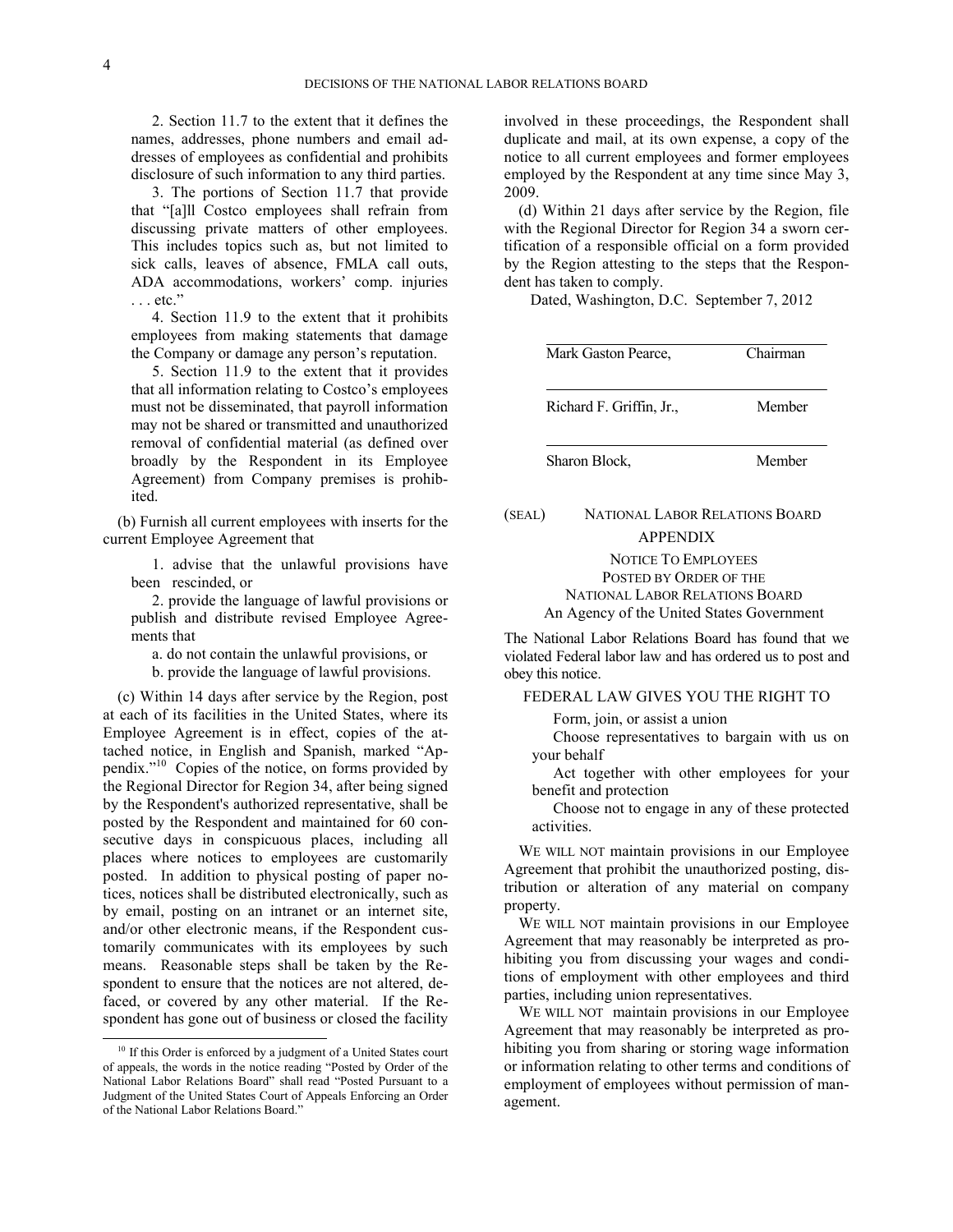WE WILL NOT maintain provisions in our Employee Agreement that prohibit you from electronically posting statements that damage any person's reputation.

WE WILL NOT maintain provisions in our Employee Agreement that prohibit the removal of confidential material from Company premises, which we have defined as conduct that may reasonably be interpreted as including your wages or other terms and conditions of employment.

WE WILL NOT in any like or related manner interfere with, restrain, or coerce you in the exercise of the rights listed above.

WE WILL rescind or modify the language in the following provisions of our Employee Agreement.

1. Sections 11.3.4 and 4(a) and 11.3.22.

2. Section 11.7 to the extent that it defines your names, addresses, phone numbers and email addresses as confidential and prohibits disclosure of such information to any third parties.

3. The portions of Section 11.7 that provide that "[a]ll Costco employees shall refrain from discussing private matters of other employees. This includes topics such as, but not limited to sick calls, leaves of absence, FMLA call outs, ADA accommodations, workers' comp. injuries . . . etc."

4. Section 11.9 to the extent that it prohibits you from making statements that damage the Company or damage any person's reputation.

5. Section 11.9 to the extent that it provides that all information relating to Costco's employees must not be disseminated, that payroll information may not be shared or transmitted and unauthorized removal of confidential material (as defined overbroadly by the Respondent in its Employee Agreement) from Company premises is prohibited.

WE WILL furnish all of you with inserts for the current Employee Agreement that

1. advise that the unlawful provisions, above, have been rescinded, or

2. provide the language of lawful provisions or publish and distribute revised Employee Agreements that

a. do not contain the unlawful provisions, or b. provide the language of lawful provisions.

COSTCO WHOLESALE CORPORATION

*Rick Concepcion, Esq.,* for the General Counsel.

<span id="page-4-1"></span><span id="page-4-0"></span>*Paul Galligan, Esq. (Seyfarth Shaw LLP),* of New York, New York, for the Respondent.

## DECISION

STEVEN FISH, Administrative Law Judge. Pursuant to charges and amended charges filed by United Food and Commercial Workers, Local 371 (the Union), the Regional Director for Region 34 issued a complaint and notice of hearing on November 30,  $2009$ ,<sup>1</sup> alleging that Costco Wholesale Corporation (Respondent or Costco), violated Section 8(a)(1) of the Act.

On March 4, 2010, a hearing was held before me in Hartford, Connecticut, with respect to the allegations in said complaint. At the hearing, the General Counsel amended the complaint by withdrawing an 8(a)(1) interrogation allegation concerning Manager Jeff Dawson and added on allegation that Respondent violated the Act by maintaining Rule 11.3.24 in its employee agreement. Briefs have been filed and have been carefully considere[d.](#page-4-1)<sup>2</sup>

Based upon the entire record, including my observation of the demeanor of the witnesses, I make the following

#### FINDINGS OF FACT

### I. JURISDICTION AND LABOR ORGANIZATION

Respondent is a Washington State corporation engaged in the retail operation of wholesale club stores at various facilities throughout the United States, including a facility in Milford, Connecticut, herein called the Milford facility.

During the 12-month period ending November 30, 2009, Respondent derived gross revenues in excess of \$500,000 and purchased and received goods valued in excess of \$50,000 at its Milford warehouse directly from points located outside the State of Connecticut.

It is admitted, and I so find, that Respondent is and has been an employer engaged in commerce within the meaning of Section  $2(2)$ ,  $(6)$ , and  $(7)$  of the Act.

It is also admitted, and I so find, that the Union is a labor organization within the meaning of Section 2(5) of the Act.

# II. FACTS

### *A. Background*

Respondent's facility in Milford, Connecticut, is a warehouse employing various employees, including a meat department consisting of eight employees. Jeff Dawson was the general warehouse manager, who was in charge of the facility. Reporting to Dawson was Jim Mager, assistant general warehouse manager, who was responsible for overseeing the meat, bakery, and deli departments. Dave Simpson, the meat department manager, reported to Mager, as well as to Dawson. Mager, in the course of his duties, visits the meat department four to five times a day to "check and make sure everything is going all right back there, running smoothly." During these visits, Mager will speak with Simpson and/or the employees about various work related issues.

#### *B. The Alleged Interrogation*

The Union began a campaign to organize the meat department employees at Respondent's Milford warehouse in June or July. A petition was filed by the Union to represent such employees on August 4. There is little dispute that the

 $\overline{a}$ 

<sup>&</sup>lt;sup>1</sup> All dates hereinafter referred are in 2009, unless otherwise indicated.

<sup>2</sup> Respondent also filed a supplemental brief, without objection from the General Counsel, which has also been considered.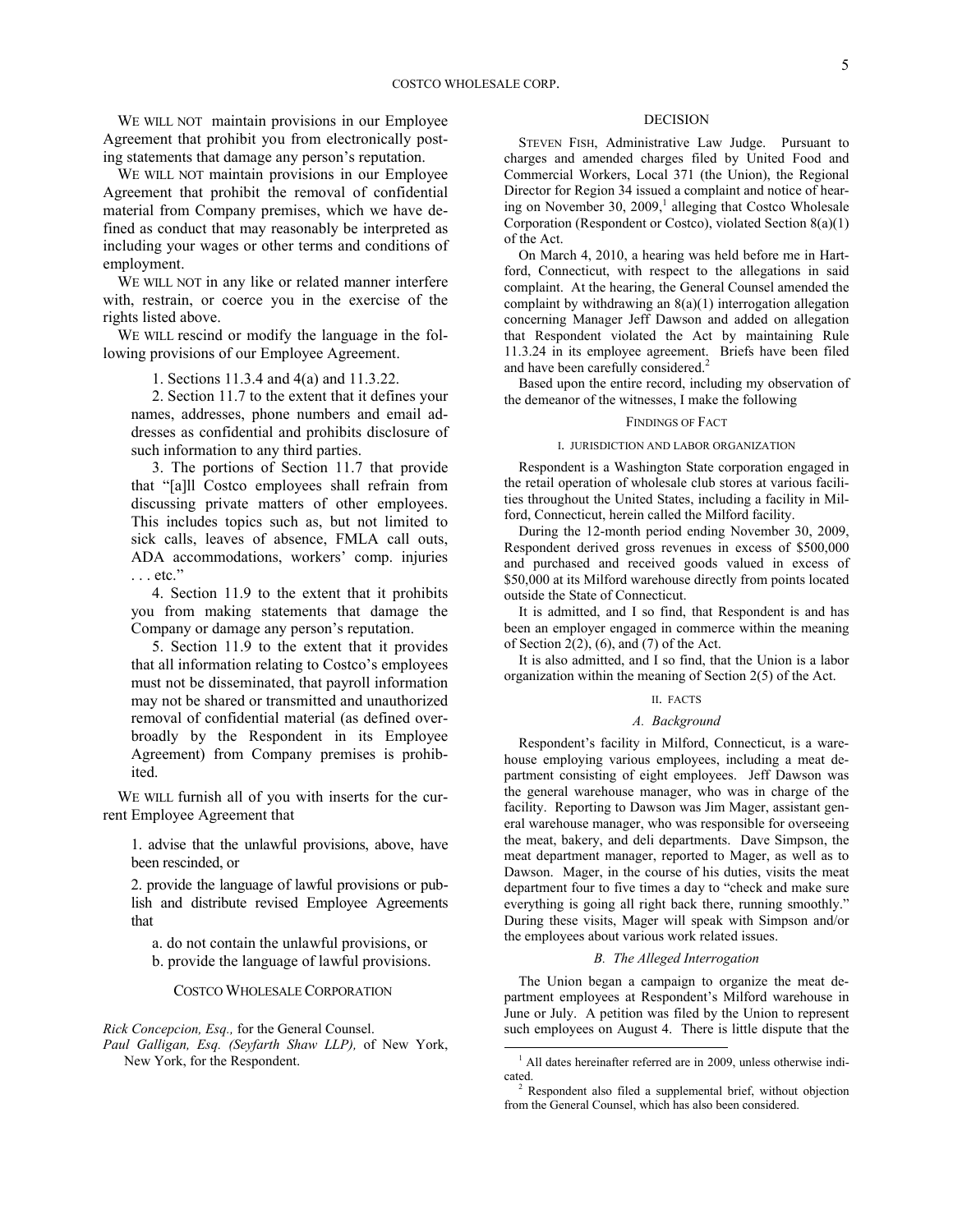chief union supporter was Anthony Chiepello, who openly expressed his union support in the presence of Simpson.

Eddie Ramirez, a meat cutter, testified that on either Monday, July 27, or Monday, August [3, h](#page-5-0)e attended a union meeting at the Stonebridge Restaurant.<sup>3</sup>

Ramirez also testified that he signed a union authorization card at that meetin[g,](#page-5-1)<sup>4</sup> and that on the day after the meeting, August 4, he had a conversation with Mager about the meeting and the cards. According to Ramirez, in the early afternoon, he observed Mager speaking with Simpson. Ramirez could not hear what they were saying to each other. About 5 minutes later, Ramirez asserts that Mager entered the meat room, and addressed Ramirez and Jack Voss, another meat cutter. Ramirez contends that Mager said, "Oh, I hear that you guys are trying to get the union in the meat room." Voss then allegedly answered, "Yeah, we've been talking about it." Ramirez then asserts that Mager said to him, "Oh, Eddy, I hear that you signed a paper for the union." Ramirez claims that he responded, "Yeah, I signed the paper because I think we need a little security back here and signing such a paper is not illegal." Mager then allegedly replied, "Do you know that the union only takes your money; they don't do anything for you."

Ramirez also testified that on the day after the alleged conversation, Mager again entered the meat room. One of the packages of sausage was upside down in the case. Mager started to fix it but then stopped, and said to Ramirez, "Oh, Eddy, I can't touch this because the union won't let me. The union won't let me straighten this out." Ramirez himself straightened out the package, and Mager then walked away.

On cross-examination, at one point, Ramirez testified that employees, including Chiepello did not talk openly about the Union in the meat department. However, at another point, Ramirez testified that he and other employees did discuss the Union in front of Simpson. More specifically, Ramirez testified in regard to Simpson and union discussions by employees as follows: "Oh, yes, he knew about it. Yeah, we used to talk about it in the bench there."

At another time in his testimony, Ramirez testified that on the day that Mager allegedly spoke to him and Voss about the Union and the signing of cards, Simpson heard Ramirez and Voss discussing the Union, and then had a conversation with Mager, 5 minutes before Mager allegedly spoke to the employees.

Upon further questioning by the undersigned, Ramirez asserted that he and Chiepello were discussing the Union when Simpson allegedly walked by and possibly overheard the employees' discussion about the Union.<sup>[5](#page-5-2)</sup>

Ramirez was also, as noted, uncertain about the date of the alleged conversation. In his affidavit taken on August 17, Ramirez asserted that the conversation took place about a month ago. The complaint alleges that the incident occurred in "late July." In his testimony, Ramirez admitted that the affidavit must be wrong about the date but he was sure that it was a day after the Union meeting. He further testified that

 $\overline{a}$ 

the conversation was on the same day as the incident where Respondent alleged that Chiepello and Ramirez "trashed" the meat room, which ultimately led to their suspensions and discharges.<sup>[6](#page-5-3)</sup>

Mager testified that sometime in June, Simpson informed him that there was some union activity in the meat department, and that some employees in the department were tryingto form a union.<sup>7</sup> Mager further testified that this information was not a concern to him because if a union came in "we'd just be business as usual." He denied making any efforts to determine who was organizing the union or who was signing cards because "it wasn't a concern of mine." Mager denied asking Ramirez or any employee whether they had signed union cards. Mager also denied making the comments attributed to him by Ramirez. ("I hear that you want the Union in here" or "I hear you signed a paper for the Union.")

Mager did admit that he had one conversation with employees concerning the Union in early July. According to Mager, at that time, he walked into the meat room and heard Chiepello talking to Ramirez and employee Mark Lindquist, and Chiepello said that when a union comes in here, he won't have to work nights. Mager asserts that he commented, "You know you're working for a good place here, you know, if you get the union in, that's fine, in my opinion it's just the union taking money out of your check and you're working for a good organization here." According to Mager, this was the only conversation that he ever had with any employee concerning the Union.

On cross-examination, Mager admitted that he had conversations with Ramirez on August 4, as he does every day, but could not recall what he said to Ramirez on that day. Mager also testified that neither Ramirez nor Lindquist made any comments during the July conversation, discussed above, and that he did not know anything about Ramirez's position on the Union. Mager also testified that he was unaware of any conversations between Simpson and Ramirez regarding the Union. Finally, Mager also denied telling Ramirez (as Ramirez testified) that he (Mager) couldn't touch meat because union rules wouldn't allow it or any type of conversation along these lines.

Jack Voss was called as a witness by Respondent. Voss is still employed by Respondent and is still under the supervision of Mager and Simpson. According to Voss, Chiepello was the primary employee attempting to bring in the Union, but that Ramirez "worked together" with Chiepello in organizing union meetings and talking to employees about bringing the union into the meat department. Voss added that Chiepello and Ramirez did not try to hide the organizing from anyone and that it "was all out in the open."

Voss was asked about Ramirez's testimony that in Voss' presence, Mager told Ramirez "I hear you signed a paper for the Union" or any words to that effect. Voss testified, "No, not that I am aware of. That wasn't said in front of me."

On cross-examination, Voss admitted that he was not in favor of the Union, and he had neither signed a card nor at-

l

<span id="page-5-3"></span><span id="page-5-0"></span><sup>&</sup>lt;sup>3</sup> Although Ramirez was uncertain about the date of the meeting, other record evidence indicates, and I find, that the date was August 3.

<sup>&</sup>lt;sup>4</sup> The authorization card was not introduced into the record.

<span id="page-5-4"></span><span id="page-5-2"></span><span id="page-5-1"></span><sup>&</sup>lt;sup>5</sup> I note that this was the first time, and the only time, Ramirez mentioned that Chiepello was present at the time of Mager's alleged questioning.

<sup>6</sup> The Union's charges alleged that the suspensions and discharges were in violation of the Act. The Region disagreed, apparently concluding that the discharges were caused by the conduct of the employees in connection with damage to the meat in the meat room.

<sup>7</sup> Mager did not testify whether Simpson informed him of which employees were involved in trying to bring in a union.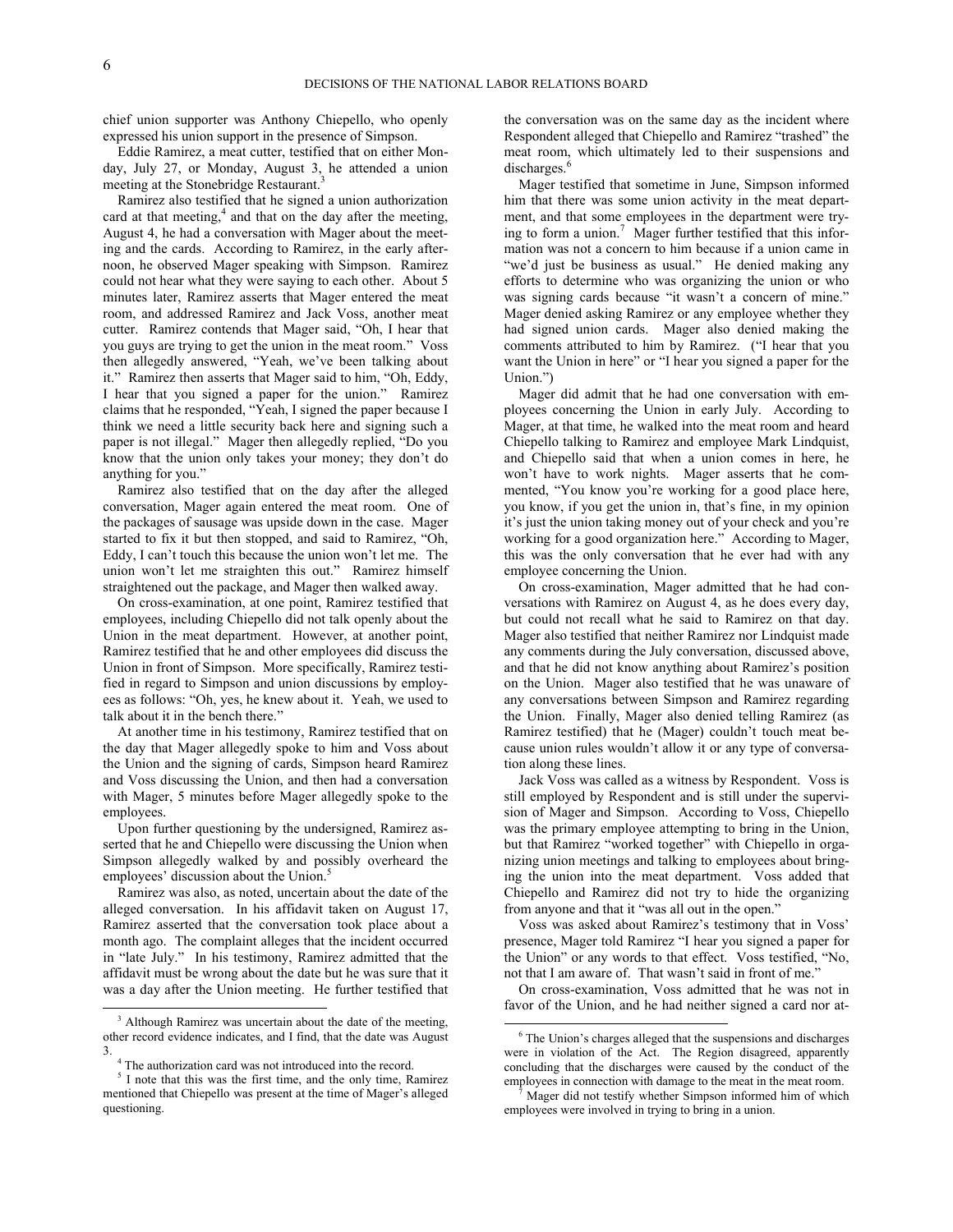tended any union meetings. Further, on the last union meeting, presumably on August 4, he saw a text message announcing the union meeting, inviting everyone to attend except for the "two scabs," Voss and another employee. Further, Voss admitted that both Ramirez and Chiepello made derogatory comments about Voss.

Voss was also asked on cross-examination about his testimony that everyone in the meat room talked openly about the union in the presence of management. Voss continued to insist that both Chiepello and Ramirez spoke about the Union in the presence of Simpson. However, his affidavit states only that he recalled one time that Chiepello spoke about the Union in Simpson's presence, and that the affidavit made no mention of whether Voss had observed Ramirez discussing the Union in the presence of Simpson or any other management representative.

Voss also testified that he spoke with both Simpson and Mager about the Union in July and August. In each of these discussions, Voss initiated the conversations and informed both Simpson and Mager that he (Voss) was not interested in the Union and/or that he didn't sign any papers for the Union. Neither Simpson nor Mager made any response to Voss's comments other than "Ok, it's your decision."

## *C. The Allegedly Unlawful Rules*

#### 1. The employee handbook

Respondent maintains a nationwide employee agreement entitled "Costco's Employee Agreement," which sets forth terms and conditions of employment at all its nationwide facilities, including its Milford facility, but not at its facilities where the employees are represented by a union and where a union contract is in effec[t.](#page-6-0) $8$ 

The employee agreement, hereinafter referred to as the agreement, provides for an "open door policy," which encourages employees "access to ascending levels of management to resolve issues." The agreement is also a comprehensive document that spells out all the terms and conditions of employment for all Costco employees, including rights under various Federal statutes, holidays, vacations, breaks, meal periods, paid sick leave, leave of absence, scheduling, transfers, and promotions.

Section 5 of the agreement is entitled "How do I get paid? Compensation and Payroll." It then references "see tab in back for specific wages.["](#page-6-1) 9 Section 5 then defines the workweek, scheduling, travel, supplemental pay, premium pay, overtime, double time, breaks, and meal periods.

The complaint alleges and the General Counsel contends that several sections of the agreement are unlawful. Section 11.3 is entitled "Causes for Termination," which lists actions that can result in immediate termination. Three of these "causes" are alleged to be unlawful.

4. Unauthorized collection, disclosure or misuse of confidential information relating to Costco, its members, employees, suppliers or agents including, but not limited to:

1

a. Unauthorized removal of confidential information from Company premises.

22. Unauthorized posting, distribution, removal, or alteration of any material on Company property.

24. Leaving Company premises during working shift without permission of management.

Section 11.7 is entitled "Privacy Policy." Portions of this section alleged to be unlawful reads as follows:

Costco respects our members' and employees right to privacy, and it is up to each employee to take every precaution to make sure we respect this right.

 In the course of our business, we collect from our members and employees a substantial amount of personal information (such as name, address, phone number, e-mail address, social security number, membership numbers and credit card numbers). All of this information must be held strictly confidential and cannot be disclosed to any third party for any reason, unless (1) we have the person's prior consent or (2) a special exception is allowed that has been approved by the legal department.

All Costco employees shall refrain from discussing private matters of member and other employees. This includes topics such as, but not limited to, sick calls, leaves of absence, FMLA call outs, ADA accommodations, workers' comp injuries, personal health information, etc.

Section 11.9 is entitled "Electronic Communications and Technology Policy." The portions of this section alleged to be unlawful are as follows:

Costco recognizes the benefits associated with electronic communications for business use. All employees are responsible for communicating with appropriate business decorum whether by means of e-mail, the Internet, hard-copy, in conversation, or using other technology or electronic means. Misuse or excessive personal use of Costco technology or electronic communications is a violation of Company policy for which you may be disciplined, up to and including termination of employment. Your use of Costco technology and electronic communication systems represents your agreement with the following policies:

 Every employee is responsible for ensuring that all information relating to Costco, its members, suppliers, employees, and operations is secure, kept in confidence, and not disseminated or misused.

 Any communication transmitted, stored or displayed electronically must comply with the policies outlined in the Costco Employee Agreement. Employees should be aware that statements posted electronically (such as online message boards or discussion groups) that damage the Company, defame any individual or damage any person's reputation, or violate the policies outlined in the Costco Employee Agreement, may be subject to discipline, up to and including termination of employment.

<span id="page-6-0"></span><sup>&</sup>lt;sup>8</sup> Respondent's counsel modified the above stipulation at the hearing by stating that in some of Respondent's unionized facilities, parts of the employee agreement are in effect, where they do not conflict with union contracts in existence.

<span id="page-6-1"></span><sup>9</sup> This apparently refers to sec. 10 entitled "How much am I paid?," which includes wage rates for all titles and classifications.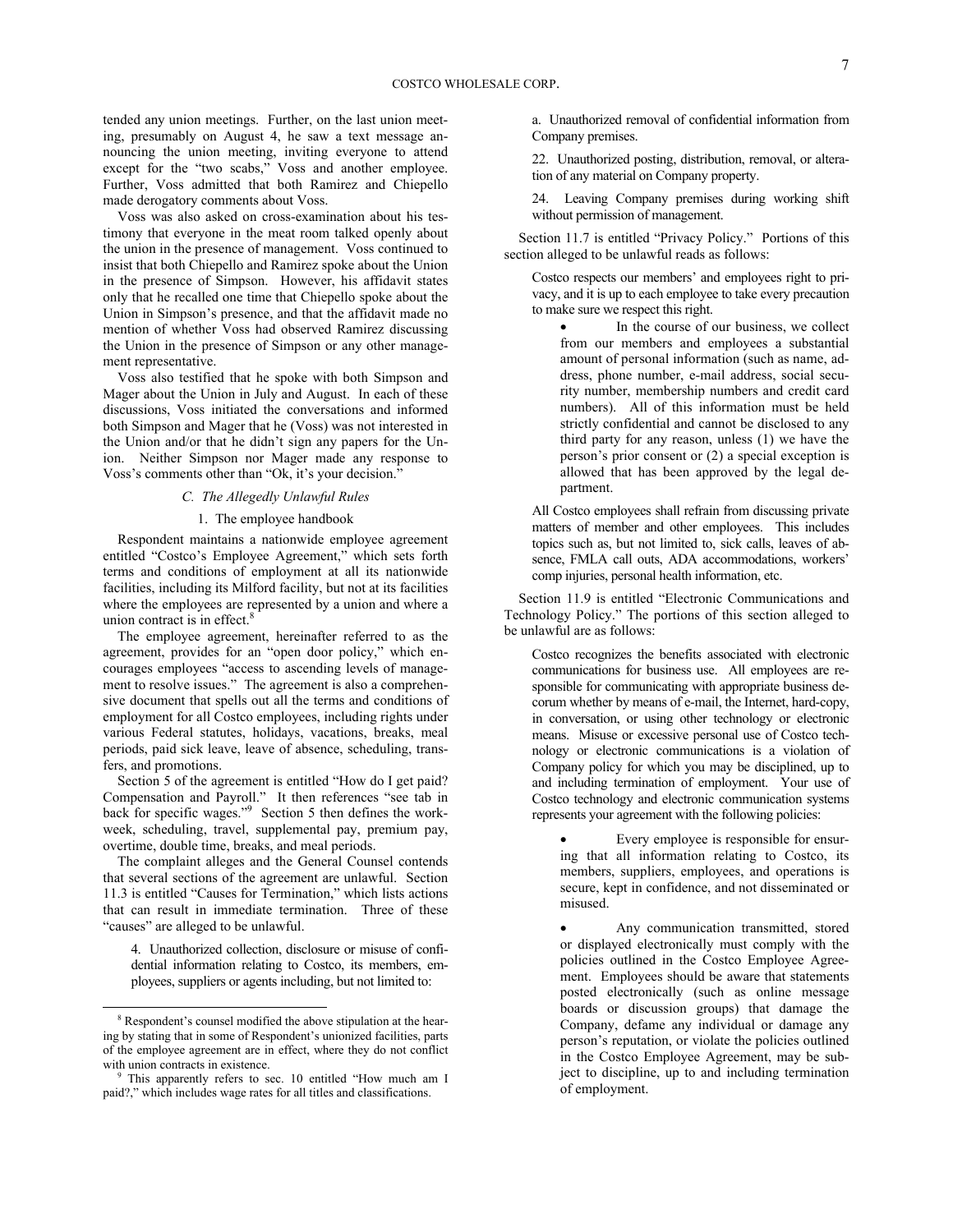Sensitive information such as membership, payroll, confidential financial, credit card numbers, social security numbers, or employee personal health information may not be shared, transmitted, or stored for personal or public use without prior management approval. Additionally, unauthorized removal of confidential material from Company premised is prohibited.

# III. ANALYSIS AND CONCLUSIONS

# *A. The Alleged Interrogation*

The General Counsel asserts, consistent with the complaint's allegation, that Respondent unlawfully interrogated its employees by Mager's alleged comment to Ramirez and Voss that he (Mager) said "I hear that you signed a paper for the Union." *Continental Bus System*, 229 NLRB 1262, 1264–1265 (1977) ("I heard that you (were) getting people signed-up for the union); *Ready Mix Inc.*, 337 NLRB 1189, 1190 (2002) ("I heard that you were passing out union cards").

However, before assessing whether Mager's alleged comments were coercive or unlawful, consistent with the above precedent, it is essential to resolve the significant credibility dispute between Mager and Ramirez as to whether or not Mager made the quoted comment to Ramirez.

I am not persuaded that the General Counsel has met its burden of proof that Mager made the statement to Ramirez, as Ramirez so testified. In addition to comparative demeanor considerations, I rely on several other factors in coming to that conclusion. The principal factor that I have relied upon is the testimony of Voss, who did not corroborate Ramirez's testimony, and in fact corroborated Mager's testimony that the alleged statement by Mager, was testified to by Ramirez, was not made. I recognize, as argued by the General Counsel that Voss, not a union supporter, is still employed by Respondent and is under the supervision of Mager. I have considered these factors, but, nonetheless, found Voss to be an impressive and credible witness. He is still in my view a "neutral" witness with no stake in the proceeding, and I believe that he was candid and believable in his testimony.

<span id="page-7-0"></span>I also found Mager to be a more credible witness than Ramirez for several reasons. I found his testimony sincere and believable, that while he did find out about the fact that the meat department employees were trying to organize from Simpson, "it was not a concern" to him, and I find that it is not likely that he would ask Ramirez or any employee whether they signed union cards. I also rely on the fact that Mager was candid in his testimony that he had been told about the organizers in June by Simpson, as well as his admission that in July, after hearing Chiepello and Ramirez discussing the Union, he (Mager) told the employees that in his opinion the Union "just takes money out of you're [sic] check" and that the employees were working for a good organization here." While the General Counsel does not, as he should not, allege that these comments are violative of the Act, these admissions could, in some circumstances, reflect negatively upon Respondent. Thus, I conclude that Mager's candid admissions that he made such comments, and that he was told about the union organizing by another supervisor, reflects positively on his testimony in general and on his denial that he made the statement to Ramirez, as Ramirez testified.

I have also considered the General Counsel's arguments that Mager and Voss should not be credited because their memory was hazy, as to precisely what conversations Mager had with Ramirez on August 4. I find little significance to these alleged "deficiencies" in the recollections of Mager and Voss. The evidence reveals that Mager and Ramirez have conversations every day, usually about work related matters. Thus, it is not surprising that they would not be able to recall precisely what was said in these conversations on August 4. What is significant is that Mager and Voss were unequivocal and corroborative in stating that Mager did not say anything to Ramirez about signing cards or "papers" for the Union.<sup>[10](#page-7-0)</sup>

I was, on the other hand, less impressed with Ramirez's testimony. His testimony was uncertain as to the date of the alleged interrogation. This is important since Ramirez insisted that the conversation took place the day after the union meeting and that at said meeting, he (Ramirez) allegedly signed a union card. However, the card, allegedly signed by Ramirez on August 3 (so argued by the General Counsel) was not introduced as evidence, which tends to shed some doubt on Ramirez's testimony. Further, the comments that Mager allegedly made to Ramirez accompanying the alleged interrogation (i.e. Mager's opinion that the Union only takes dues out of the employees' salaries and that the employees were working for a good organization) were made by Mager to Ramirez (and two other employees) in July. This evidence suggests that Ramirez might have been confused about the date, as well as the substance of the conversation with Mager about the Union.

Further, Ramirez was also inconsistent in his testimony concerning the "presence" of Chiepello during the events in question. In his direct testimony, as well as on cross and redirect, he made no mention of Chiepello being present at all on that day or at any of the events in question. However, when pressed during an examination by undersigned concerning the details on the discussions about the Union that Simpson allegedly overheard on August 4, and allegedly immediately communicated to Mager 5 minutes before the alleged interrogation, Ramirez for the first time asserted that he was speaking with Chiepello about the Union. Thus, Ramirez's credibility is further undermined by this inconsistency.

Accordingly, based on the foregoing, I do not credit Ramirez's testimony vis-a-vis Mager's denials, corroborated by Voss, and therefore shall recommend dismissal of the complaint that Respondent unlawfully interrogated its employees.

# *B. The Allegedly Unlawful Rules*

#### 1. Applicable law

The analytical framework for assessing whether the maintenance of a work rule violates Section  $8(a)(1)$  of the Act is set forth in *Crowne Plaza Hotel*, 352 NLRB 382, 383 (2008), quoting from *Lutheran Heritage Village-Livonia*, 343 NLRB 646 (2004).

[A]n employer violates Section  $8(a)(1)$  when it maintains a work rule that reasonably tends to chill employees in the exercise of their Section 7 rights. *Lafayette Park Hotel*, 326 NLRB 824, 825 (1998). In deter-

l <sup>10</sup> Voss testified that in response to whether he heard Mager make such a comment to Ramirez, "No, not that I am aware of. That wasn't said in front of me."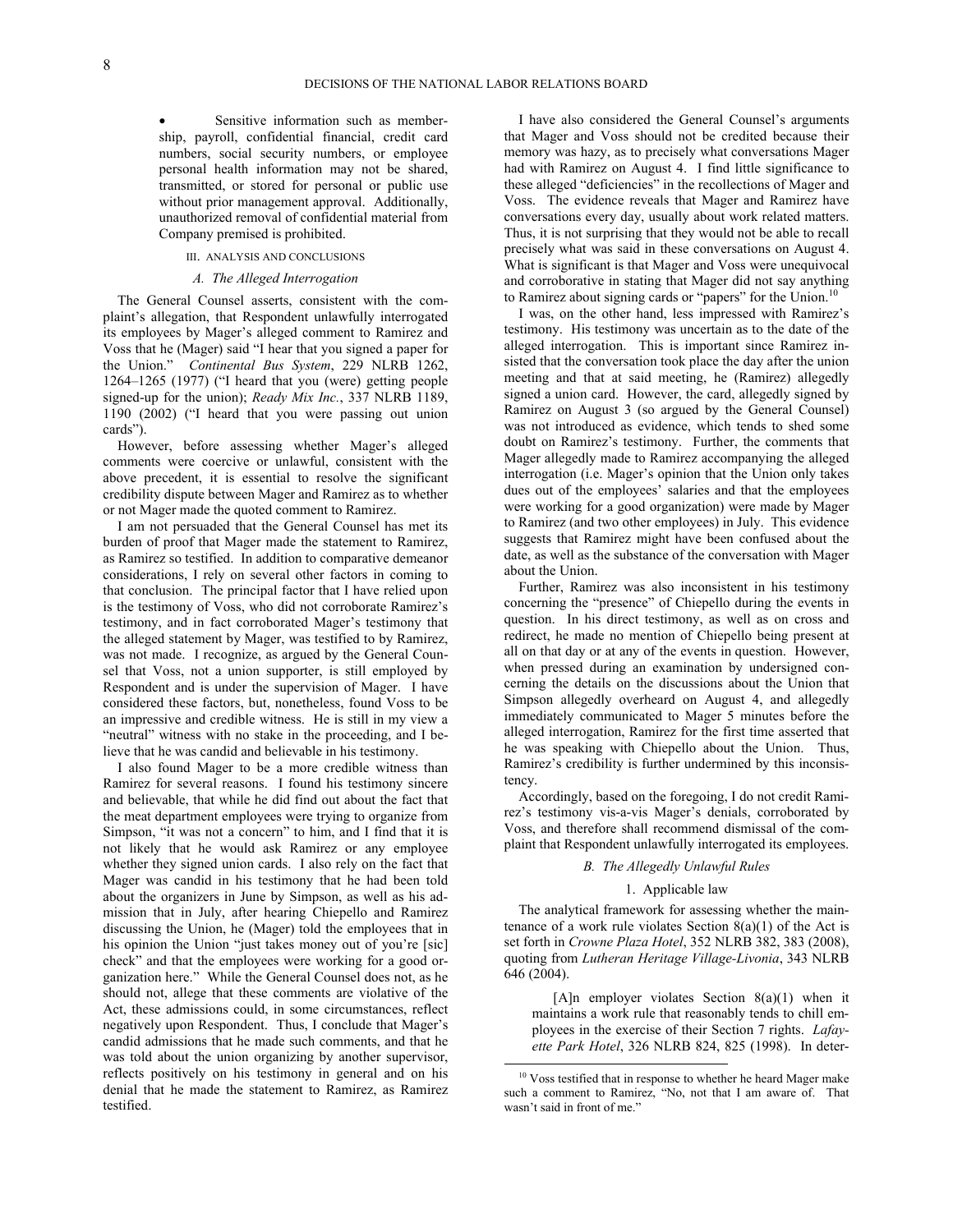mining whether a challenged rule is unlawful, the Board must, however, give the rule a reasonable reading. It must refrain from reading particular phrases in isolation, and it must not presume improper interference with employee rights. Id. at 825, 827. Consistent with the foregoing, our inquiry into whether the maintenance of a challenged rule is unlawful begins with the issue of whether the rule *explicitly* restricts activities protected by Section 7. If it does, we will find the rule unlawful.

If the rule does not explicitly restrict activity protected by Section 7, the violation is dependent upon a showing of one of the following: (1) employees would reasonably construe the language to prohibit Section 7 activity; (2) the rule was promulgated in response to union activity; or (3) the rule has been applied to restrict the exercise of Section 7 rights.

352 NLRB at 383, citing 343 NLRB at 646–647.

Here, there is no contention by the General Counsel that any of Respondent's rules that are alleged to be unlawful were promulgated in response to union activity or that any of the rules have applied to restrict the exercise of Section 7 rights.

Thus, the issues are whether any of the rules in question *explicitly* restricts Section 7 activity and/or whether the employees would reasonably construe the language to prohibit Section 7 activity.

It is to these issues that I now turn.

#### 2. Rule 11.3.22

This rule, as detailed above, provides that one of the causes for immediate termination is the "unauthorized posting, distribution, removal or alteration of any material on Company property."

The General Counsel contends that this rule is unlawful since it explicitly prohibits protected activity, such as posting or distribution of any material on company property and such a prohibition is overbroad. *MTD Products*, 310 NLRB 733 (1993); *Brunswick Corp.*, 282 NLRB 794, 795 (1987); *Crowne Plaza Hotel*, supra, 352 NLRB at 384–385.

Respondent does not dispute the general principles cited above that establishes that restrictions on distribution or posting must be confined to "work areas." Thus, Respondent argues that since no evidence was adduced regarding what areas of the Milford warehouse are not "work areas," the General Counsel has not satisfied its burden of proof since company property could well be synonymous with its work area. I disagree. When a rule, such as Respondent's is presumptively unlawful on its face, the employer has the burden to show that it communicated or applied the rule in a way that conveyed a clear intent to permit distribution in nonworking areas during nonworking time. *Ichikoh Mfg. Inc.*, 312 NLRB 1022 (1993), enfd. 41 F.3d 1507 (6th Cir. 1994); *Pontiac Osteopathic Hospital*, 284 NLRB 442, 465 (1987); *J. C. Penney*, 266 NLRB 1223, 1224 (1983). Further, where ambiguities appear in employee work rules promulgated by an employer, the ambiguity must be resolved against the promulgator of the rule rather than the employees, who are required to obey it. *Norris/O'Bannon*, 307 NLRB 1236, 1245 (1992) (rule prohibiting distribution "anywhere on the company premises" overbroad and unlawful).

<span id="page-8-1"></span><span id="page-8-0"></span>Accordingly, based on the above precedent and analysis, I conclude that by maintaining this rule in its employee agreement, Respondent has violated Section 8(a)(1) of the  $Act.<sup>11</sup>$  $Act.<sup>11</sup>$  $Act.<sup>11</sup>$ 

## 3. Rule 11.3.24

Respondent also prohibits employees from "leaving company premises without permission of management."

It is well-settled that employees, who concertedly refuse to work in protest over wages, hours or working conditions, are engaged in "concerted activities" for "mutual aid or protection" within the meaning of Section 8(a)(1) of the Act. *Odyssey Capital Group LP III*, 337 NLRB 1110, 1111 (2002); *NLRB v. Washington Aluminum*, 370 U.S. 9 (1962). It is also clear that the Act protects the right of employees to strike without notice. *Bethany Medical Center*, 328 NLRB 1094 (1999). Finally, it is equally well-settled that an employer may not require an employee to obtain permission from management before engaging in protected activity since such a requirement is an impediment to the full exercise of an employee's Section 7 rights. *Trump Marina Casino Resort*, 354 NLRB No. 123, slip op. at 3 (2009); *Brunswick*, supra, 282 NLRB at 798; *Enterprise Products*, 265 NLRB 544, 553–554 (1982); *American Cast Iron Pipe*, 234 NLRB 1126, 1131 (1978).

Therefore, Respondent's rule requiring the permission of management before employees leave "Company premises" inhibits the employees' rights to engage in Section 7 activity (i.e. strike) and is violative of Section  $8(a)(1)$  of the Act. *Crowne Plaza Hotel*, supra, 352 NLRB at 386–387 (rule prohibiting employees from leaving their work area without authorization before the completion of their shifts); *Labor Ready Inc.*, 331 NLRB 1656, 1656 fn. 2 1657 (2000).

Respondent, however, relies on *Wilshire at Lakewood*, 343 NLRB 141, 144 (2004), vacated in part in other grounds 343 NLRB 1050 (2005), reversed and remanded sub nom. *Jochims v. NLRB*, 480 F.3d 1161 (DC Cir. 2007), and argues that an "almost identical rule" was found to be lawful. Respondent is correct that the rule in *Wilshire*, supra, was nearly identical to the rule here.<sup>[12](#page-8-1)</sup> Respondent is also correct that the Board found such a provision lawful because in the context of that case "employees could not reasonably read the rule as prohibiting them from engaging in all strikes or similar protected concerted activity." Id at 144.

However, Respondent conveniently ignores that the context of the rule therein was that the employer was "a nursing home with many elderly patients, who are sick or infirm.' Id. Therefore, the Board concluded "employees would necessarily read the rule intended to insure that nursing home patients are not left without adequate care during an ordinary workday . . . Considering the fact that the respondent's mission is to ensure adequate care for its patients, employees would necessarily read the rule as intended to avert such imminent danger, not to prohibit protected conduct." Id.

 $\overline{a}$ 

<sup>&</sup>lt;sup>11</sup> Respondent also asserts in its brief that "since Complaint was issued, Costco has revised the language to conform with applicable Board case law, only restricting distribution of materials in work areas." I note that no record evidence has been adduced confirming this assertion. In any event, even if true, it would not preclude the finding of a violation. Respondent's alleged revision of the language in its agreement will be dealt with in the compliance phase of this case.

<sup>&</sup>lt;sup>12</sup> The rule prohibited employees from "abandoning your job by walking off the shift without permission of your supervisor or administrator<sup>"</sup>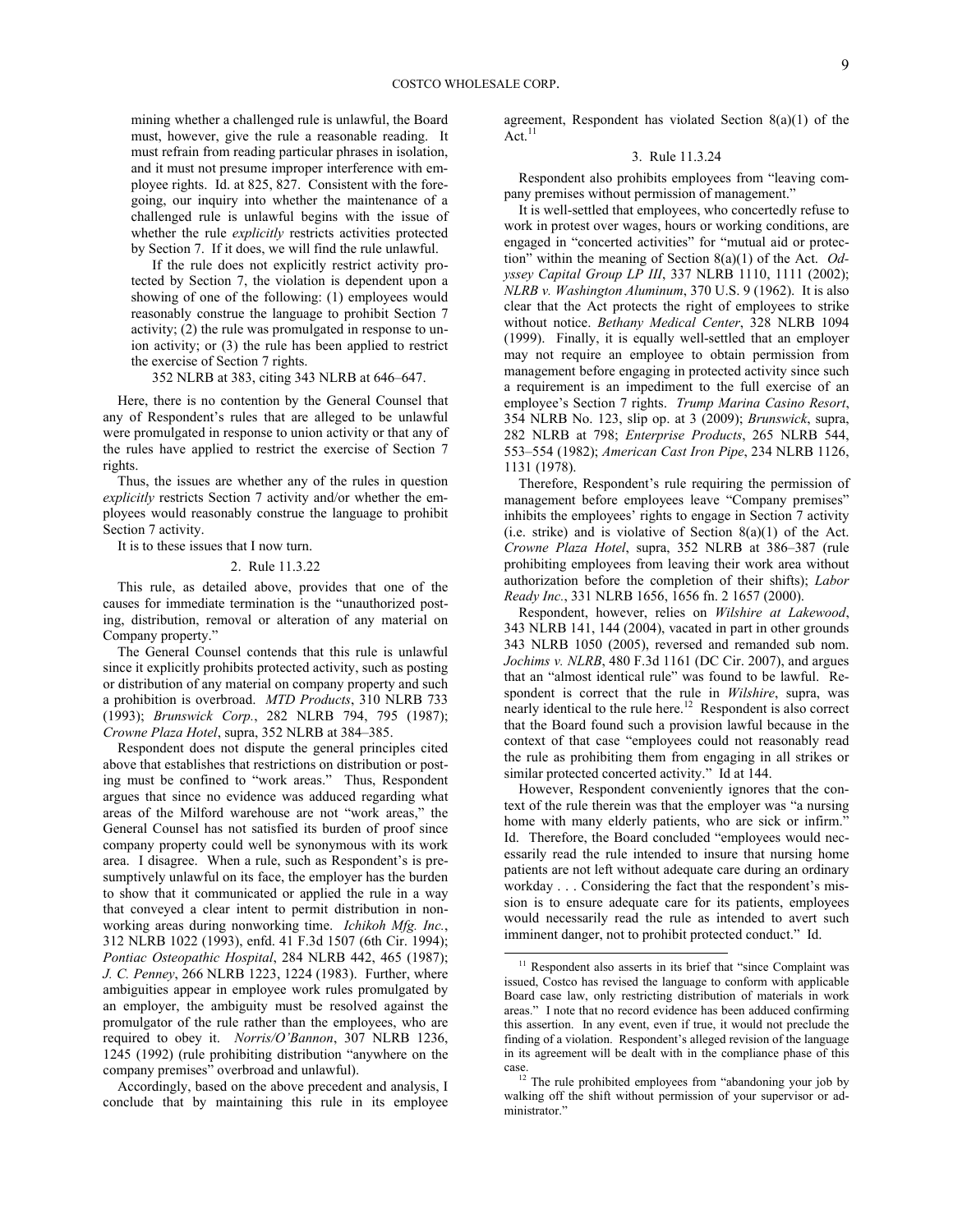Here, of course, Respondent is not a nursing home or a health care facility so the considerations relied upon by the Board in *Wilshire*, supra, are not present. Therefore, *Wilshire*, supra, is clearly distinguishable and not dispositive. *Crowne Plaza*, supra, 352 NLRB at 387, distinguishing *Wilshire*, supra on that basis.

Accordingly, I find that Respondent has further violated Section 8(a)(1) of the Act by maintaining Rule 11.3.24.

### 4. Rule 11.7

Under this rule, Respondent states that "All Costco employees shall refrain from discussing private matters of members and other employees. This includes topics such as, but not limited to, sick calls, leaves of absence, FMLA callouts, ADA accommodations, workers' compensation injuries, personal health information, etc."

The General Counsel contends, and I agree, that this rule explicitly prohibits the exercise of Section 7 activity and therefore is unlawful. I note that Respondent defines "private matters" of members and other employees as including sick calls, leaves of absence, FMLA call-outs, ADAD accommodations, workers compensation injuries, which cannot be discussed with anyone. All of these "private" matters clearly are terms and conditions of employment of Respondent's employees, and Respondent's explicit prohibition of employees discussing these matters with anyone, which would include other employees or union representatives, is overbroad and unlawful. *Double Eagle Hotel & Casino*, 341 NLRB 112, 113–116 (2004), enfd. as modified 414 F.3d 1249 (10th Cir. 2005) (rule explicitly restricts discussion of terms and conditions of employment as defined by employer as "confidential information").

Alternatively, I also conclude that employees would reasonably conclude that Respondent's rule prohibits them from discussing terms and conditions of their employment with other employees or with a union. *NLS Group*, 352 NLRB 744, 745 (2008) (rule states that terms of employment including compensation are confidential and disclosure of such terms to other parties may constitute grounds for dismissal); *Cintas Corp.*, 344 NLRB 943 (2005), enfd. 482 F.3d 463 (DC Cir. 2007) (employer deemed any information concern-ing its "partners"<sup>[13](#page-9-0)</sup> confidential and prohibited disclosure); *Flamingo Hilton*–*Laughlin*, 330 NLRB 287, 288 fn. 3 (1999) (prohibition on employees revealing confidential information about "fellow employees" overbroad and unlawful); *IRIS U.S.A. Inc.*, 336 NLRB 1013 (2001) (rule in handbook instructing employees to keep information about employees strictly confidential).

Respondent argues, however, that its policy says nothing about Section 7 rights and that its privacy policy "simply codifies Costco's obligations (in some cases, legal obligations) to its members and employees, who have given personal information to Costco." It argues that the rule must be read in context, and that the privacy policy (11.7) mentions information that Respondent collects from employees, which must be kept strictly confidential and additional rules apply to personal health information collected in its pharmacies and centers, as well as personal health information related to employees, such as benefits and leaves of absence for medical reasons. Since these sections immediately precede the allegedly offending paragraph, Respondent argues that a

<span id="page-9-0"></span>-

reasonable employee would read its policy to prohibit only the disclosure of information such as medical information about himself that he has given to Respondent and that is now stored on Respondent's database or in the employee's medical or personnel file. I cannot agree.

While all of the terms and conditions of employment listed in the rule can be construed as relating to medical issues, that does not change the fact that the rule explicitly prohibits employees from discussing terms and conditions of employment. Thus, an employee would reasonably be constrained by this rule from discussing any complaint that he may have about how Respondent is interpreting or enforcing its policies with regard to these issues with other employees or a union, or indeed informing a union of what Respondent's policies are concerning these items.

The best that can be said for Respondent's position is that its rule is somewhat ambiguous, but in my view, if Respondent intended to prohibit only discussion of private medical information in its files, it could easily have done so. Instead, it included a separate paragraph precluding discussions of topics, including terms and conditions of employment. Thus, even if the rule could be considered ambiguous, any ambiguity must be construed against Respondent as the promulgator of the rule. *Lafayette Park Hotel*, supra, 326 NLRB at 828; *Norris/O'Bannon*, supra, 307 NLRB at 1245; *Crowne Plaza Hotel*, supra, 352 at 386. ("At the very least, the second sentence renders the rule ambiguous, and as such, it is susceptible to the reasonable interpretation that it bars Section 7 activity.")

Respondent cites a number of cases, which it asserts are dispositive. It argues that *Windstream Corp.*, 352 NLRB 510 (2008), "could not be more directly on point" and the facts therein are "impossible to distinguish from the facts involved here." Respondent notes that in *Windstream*, as here, the rule in question referred to information collected by employees through the employer's records. It also asserts that the Board held that the rule as modified by the employer "clearly identifies the target audience of the rule and makes it clear as well that employees can discuss among themselves personnel information so long as that information did not come into their possession through access to company records in the course of their job duties." 352 NLRB at 514.

However, Respondent's reliance is misplaced for several reasons. Firstly, the Board did not "hold" what Respondent claims in *Windstream* since there "no party has excepted to the judge's findings with respect to the underlying complaint allegations." fn. 3 at 510. Therefore, the case has no precedential value concerning the portions cited by Respondent, which come from the ALJ's decision. *Trump Marina*, supra, 354 NLRB No. 123, fn. 2 at p 1.

More importantly, an examination of the facts in *Windstream*, even considering the judge's decision as persuasive, does not support Respondent's reliance on the opinion. To the contrary, the facts there support the finding of a violation here. The judge relied on the employer's modification of its original rule, which he viewed as clearly identifying the target audience, and making it clear that employees can discuss among themselves personnel information, as long as that information did not come into their possession through access to company records in the course of their job duties. The precise "modification" referred to by the judge added the following to the rule, previously found by the judge to be

<sup>&</sup>lt;sup>13</sup> Partners at said employer were its employees.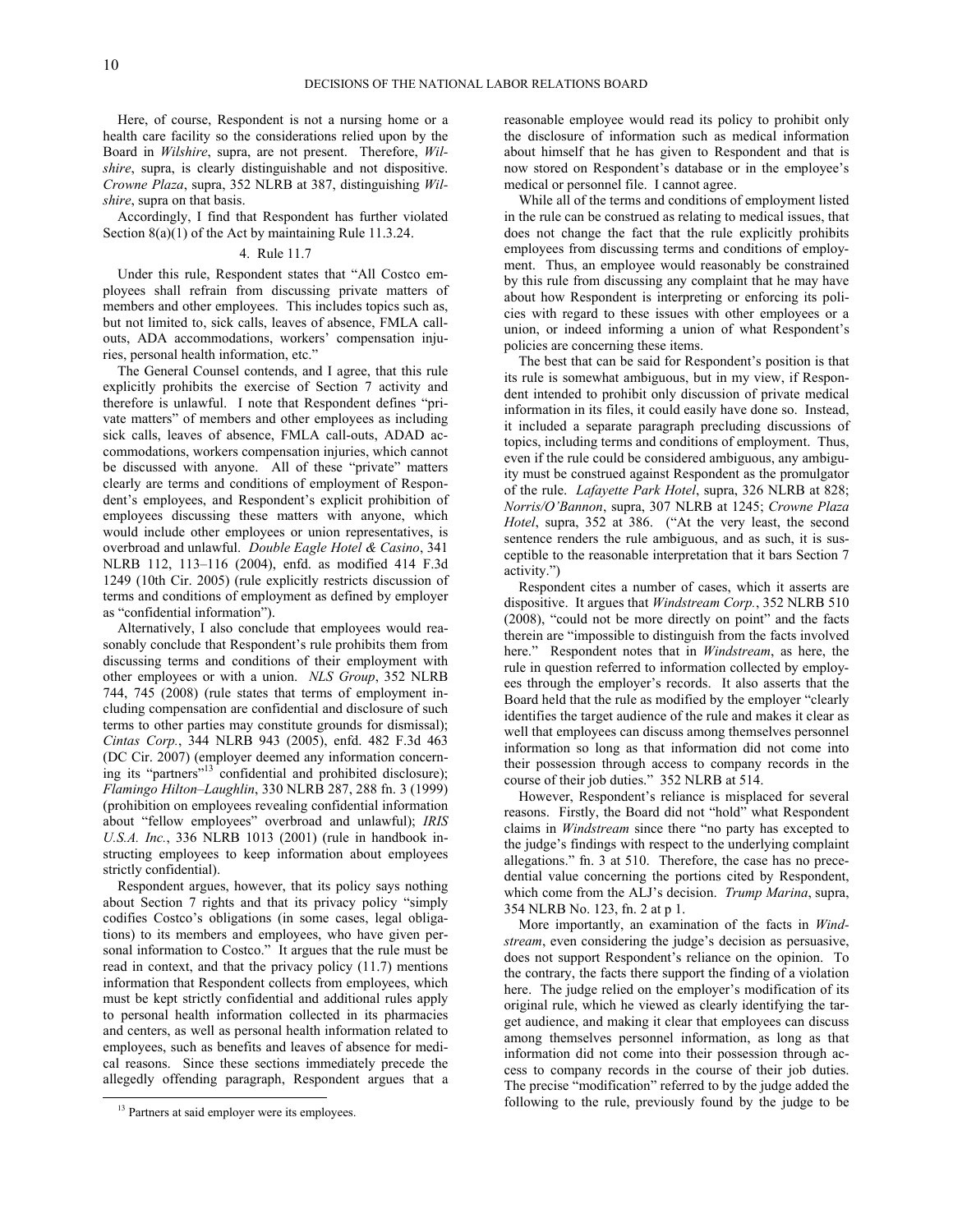unlawful. "This does not prohibit you from disclosing or discussing personal, confidential information with others, so long as you did not come into possession of such information through access, which you have as a part of your formal company duties."

Here, Respondent, unlike the employer in *Windstream*, did not issue any such modification, which clarifies the intent of the rule and makes clear to employees that they are free to discuss their terms and conditions of employment with others. Indeed, as I observed below, it was Respondent's obligation to clarify any ambiguities in its rule, which it has not done. Thus, I find that *Windstream*, supra is supportive of my finding that Respondent's rule is overbroad and unlaw- $ful.<sup>14</sup>$  $ful.<sup>14</sup>$  $ful.<sup>14</sup>$ 

Respondent also places considerable reliance on *Palms Hotel & Casino*, 344 NLRB 1363 (2005). Once again, its reliance on *Palms Hotel & Casino* is misplaced. While Respondent argues that the Board upheld the judge's finding that the employer's confidentiality rule was lawful,<sup>[15](#page-10-1)</sup> this assertion is incorrect. In fact, there were no exceptions to the judge's dismissal of the complaint allegations pertaining to this rule. 344 NLRB at 1363 fn. 1. Thus, the judge's decision concerning this rule, as well as language cited by Respondent in discussing this rule, has no precedential value. *Trump Marina*, supra. Therefore, the judge's reliance on the fact that the employer there, similar to Respondent here, published information concerning its wages and benefits to conclude in part that therefore employees would not reasonably conclude that they are prohibited from discussing these matters is not persuasive precedent. Moreover, in my view, this fact, contrary to Respondent's contentions, has little significance in assessing what an employee would reasonably believe was being prohibited by Respondent's rules. The fact that Respondent publishes in its manual its employees' wages and benefits, including the benefits that it specifically prohibited employees from discussing, says nothing about whether it was appropriate for employees to discuss these benefits with other employees or outsiders, such as a union. Notably, in this regard, there is no evidence that Respondent's manual is available to outsiders, such as a union. Thus, it is quite reasonable for employees to conclude that they are prohibited from discussing these benefits with outsiders, such as a union, notwithstanding the fact that these benefits were published in the manual and made available to all employees.<sup>[16](#page-10-2)</sup>

Respondent also relied on the finding of the judge in *Palms Hotel & Casino*, supra, which is consistent with sev-eral Board cases<sup>[17](#page-10-3)</sup> that the fact that Respondent's confidenti-

 $\overline{a}$ 

ality provision has never been enforced to prohibit employees from discussing their terms and conditions of employment reinforces the view that such conduct is not covered by the rule. 344 NLRB at 1389.

While as I have observed above, the precedential value of *Palms Hotel & Casino*, supra is nonexistent with respect to any analysis of the confidentiality rule, the issue of whether the rule was ever enforced to prohibit protected conduct is a factor to be considered. (See cases cited in preceding footnote.) However, I note that in none of these cases were there an explicit prohibition on discussing terms of conditions of employment as we have here. Further, the lack of enforcement was only one factor in assessing whether employees would reasonably construe the prohibitions as including protected conduct. Indeed, as I have observed above, there are numerous cases where, supported by the courts, the Board has found rules to be unlawful even in the absence of evidence that it was ever enforced to punish protected conduct. *Cintas*, supra, 344 NLRB at 946, *Cintas v. NLRB*, supra, 482 F.3d at 468; *Guardsmark, LLC v. NLRB*, 475 F.3d 369, 375– 378 (D.C. Cir. 2007), enforcing 344 NLRB 809 (2005); *Flamingo Hilton*, supra, 330 NLRB at 288; *Palms Hotel & Casino*, supra, 344 NLRB at 1363 fn. 3 (rule with respect to loitering); *Double Eagle Hotel*, supra, 341 NLRB at 115; *Main Street Terrance Care Center*, 327 NLRB 522, 525 (1999); *Franklin Iron & Metal Co.*, 315 NLRB 819, 820 (1994); *Radisson Plaza Minneapolis*, 307 NLRB 94 (1992), enfd. 987 F.2d 1376 (8th Cir. 1993) (Board reverses judge, who dismissed allegation based primarily on finding that rule was never enforced); *Pontiac Osteopathic Hospital*, supra, 284 NLRB at 465.

Accordingly, based upon the foregoing analysis and precedent, I conclude that the portion of Respondent's Rule 11.7 that prohibits employees discussing "private" matters and specifics topics covered by the ban, which includes terms and conditions of employment, explicitly restricts Section 7 activity. Alternatively, I also find that employees would reasonably construe the language of the rule to prohibit Section 7 activity. Therefore, I find that Respondent has further violated Section  $8(a)(1)$  of the Act by maintaining this rule in its employee agreement.<sup>[18](#page-10-4)</sup>

### 5. Rule 11.9

## (Prohibition on Sharing Payroll Information)

Rule 11.9 of the agreement entitled "Electronic Communications and Technology Policy," includes the following section. "Sensitive information such as membership, payroll, confidential financial, credit card numbers, social security number or employee personal health information may not be shared, transmitted or stored for personal or public use without prior management approval. Additionally, unauthorized removal of confidential material from Company premises is prohibited."

The General Counsel asserts that two portions of this rule are unlawful. The first concerns the prohibition against sharing payroll information. Secondly, it is asserted that the portion of the rule prohibiting "unauthorized removal of confidential information" is also unlawful. The latter conten-

 $\overline{a}$ 

<span id="page-10-0"></span><sup>&</sup>lt;sup>14</sup> I express no opinion on precisely what "modification" of Respondent's rule would be sufficient to render its rule lawful. I therefore do not necessarily conclude that the modification issued by the employer in *Windstream* would be sufficient to lawfully clarify Respondent's rule. I shall leave that issue to compliance.

<span id="page-10-1"></span>The rule in question prohibited employees from "revealing, distributing or discussing such matters with outsiders or non-privileged team members." The matters referred to were the "company's operational, financial and business affairs and activities."

<span id="page-10-4"></span><span id="page-10-2"></span><sup>&</sup>lt;sup>16</sup> Further, as I observed above, a reasonable employee would infer from the prohibition that he was precluded from discussing with fellow employees any complaints that he may have about any of these benefits or how Respondent has implemented such benefits.

<span id="page-10-3"></span><sup>17</sup> *Safeway Inc.*, 338 NLRB 525, 526 (2002); *Lafayette Park*, supra at 826; *Super K-Mart*, 330 NLRB 263 (1999).

<sup>&</sup>lt;sup>18</sup> The General Counsel also attacks other portions of Rule 11.7 in connection with Respondent's definition of "confidential information" in connection with Rules 11.3.4 and 11.9. I shall discuss these contentions below.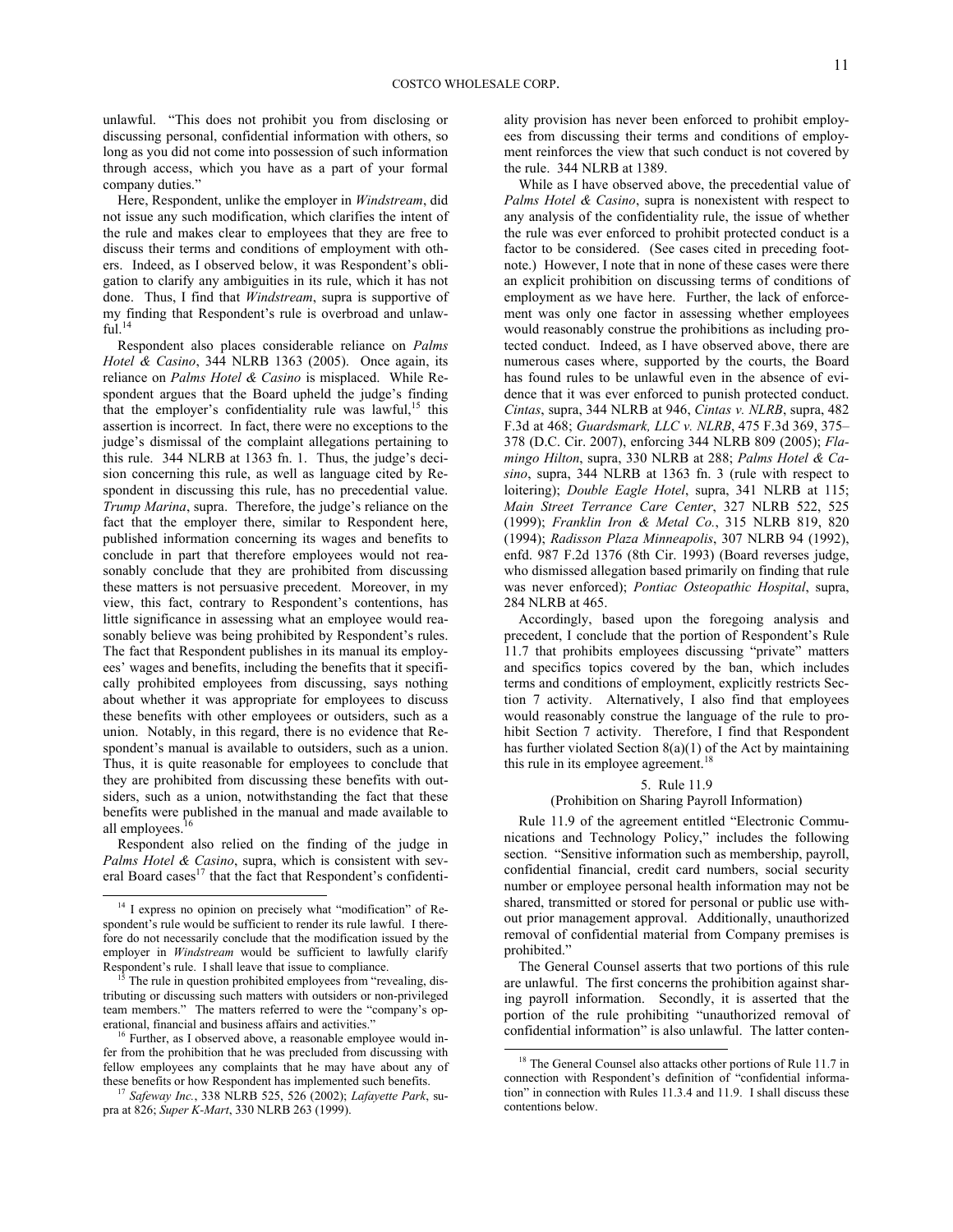tion will be dealt with below when the issue of Respondent's definition of confidential information and its effect on various rules are discussed.

With regard to the rule's prohibition against sharing payroll information, it does not define with whom such information can be shared. Thus, it is clear, and I find, that a reasonable employee would construe the rule as prohibiting sharing (or discussing) payroll information with other employees or with outsiders, such as a union. However, that is not the end of the inquiry. The meaning of the term "payroll" in this context is in dispute and must be determined.

I agree with the General Counsel that a reasonable employee would read that term as encompassing their wages or other terms and conditions of employment and that the rule inhibits the exercise of Section 7 conduct. Indeed, similar rules have been found to be unlawfully broad, and to be reasonably construed by employees to restrict discussion of wages and other terms and conditions of employment with their fellow employees and with the union. *Cintas*, supra, 344 NLRB at 943 (prohibition on disclosing any information concerning its partner employees); *NLS Group*, 352 NLRB 744, 745 (2008) (rule states that terms and conditions of employment including compensation are confidential and may not be disclosed to "other parties"); *Double Eagle Hotel & Casino*, supra, 341 NLRB at 115 (information concerning "any of its employees"); *Flamingo Hilton*, supra, 330 NLRB at 288 (prohibiting disclosing information about "fellow employees"); *Bigg's Food*, 342 NLRB 425 fn. 3 (2006) (prohibiting disclosure of salaries to anyone outside the company); *Pontiac Osteopathic Hospital*, supra, 284 NLRB at 466 (rule bans discussion of employee problems).

Respondent argues that the term "payroll" in its rule refers only to "the confidential business information component of payroll, such as budgeted payroll and expenses and the like, which Costco does not wish to share with its competitors and has nothing to do with terms and conditions of employment of its employees." Respondent also cites a number of cases, where it contends that the Board, as well as the courts, has found rules similar to Respondent's rule not to be unlawful. *Aroostook County Regional Ophthalmology*, 81 F.3d 209, 213 (D.C. Cir. 1996) (rule prohibiting discussion of "official business"); *Mediaone of Greater Florida*, 340 NLRB 277, 279 (2003) (rule prohibits disclosure of "employee information"); *Safeway, Inc.*, 338 NLRB 525, 527 (2002) (rule prohibiting providing "sensitive information" to others, which includes "financial information" and "personal information"); *Lafayette Park*, supra, 326 NLRB at 826 (prohibition on divulging "hotel-private information"); *Super K-Mart*, supra, 330 NLRB at 263–269 (disclosure of "company business and documents").

<span id="page-11-2"></span><span id="page-11-1"></span><span id="page-11-0"></span>Respondent also asserts that viewing the rule in the context of other portions of the rule makes it clear that Section 7 rights are not implicated by its prohibition on discussion of "payroll." *Aroostook v. NLRB*, supra, 81 F.3d at 212–213 (rule read in context designed only to prevent employees from providing medical information, relying on placement of term "office business" in manual in relation to discussion of confidential medical information); *Mediaone*, supra, 340 NLRB at 229 (term "employee information" appears within larger provision prohibiting disclosure of "proprietary information"; thus, Board concludes that employees "reading rule as a whole would reasonably understand that it was designed

to protect the confidentiality of respondent's proprietary business information rather than to prohibit discussion of employee wages"); *Safeway*, supra, 338 NLRB at 527 ("personal records" and "payroll data" must read in context of entire rule, which included numerous categories that do not implicate any Section 7 rights; Board finds it improbable that employees would infer that the rule referred to their own wages or working conditions).

While I agree with Respondent that the rule must be read in the context of other portions of the Agreement, I do not agree that such an analysis supports Respondent's contention that employees would reasonably view the prohibition on disclosure of "payroll" information as referring only to the "confidential business information component of payroll," which Respondent does not want to share with its competitors. While some portions of Rule 11.9 are clearly non-Section 7 items, such as "confidential financial," "credit card numbers," "social security numbers" or "employee personal health" in the same sentence as "payroll," other portions of the rule and the agreement shed a different light on how employees would perceive the term "payroll." Thus, another portion of Rule 11.9 states that employees are responsible for ensuring that "all" information relating to Respondent, its "*employees*" (emphasis supplied) is secure and not be disseminated. This overbroad provision would reasonably be construed to cover wages or working conditions of its employees. *Cintas*, supra.

Further and more importantly, Section 5.0 of the agreement is entitled as follows: "How do I get Paid? Compensation and Payroll." It then makes reference to tab in the back for specific wages and goes on to state "for payroll and accounting purposes, the work week is Monday through Sunday and the workday is midnight to midnight." The agreement then goes on to define scheduling, minimum work hours and work schedule. Thus, Respondent's agreement itself links the term payroll with compensation. In these circumstances, considering the term "payroll" in the context of the agreement, I find that employees would reasonably construe the language to prohibit Section 7 activity. *Cintas*, supra;[19](#page-11-0) *Flamingo Hilton*, supra; *Double Eagle Hotel & Casino*, supra.

The above findings demonstrate that Respondent's reliance on *Aroostook County*, supra,[20](#page-11-1) *Mediaone*, supra and Palms Hotel  $\&$  Casino,<sup>[21](#page-11-2)</sup> is misplaced since in each of these

 $\overline{a}$ 

<sup>21</sup> As I observed above in discussing earlier rules, the portion of the judge's decision dismissing the complaint allegation concerning

<sup>&</sup>lt;sup>19</sup> I note the Court of Appeal's decision affirming the Board approved the Board's reliance therein on the principle that "any ambiguity must be construed against the promulgator of the rule." 482 F.3d at 469 citing *Lafayette Park*, supra, 326 NLRB at 828. That principle is equally applicable here. At best, the rule is "ambiguous" and must be construed against Respondent.

<sup>20</sup> I note that *Aroostook County*, supra is a Court of Appeals case reversing the Board's decision in 317 NLRB 218 (1995), that the rule therein was overbroad and unlawful. Ordinarily, I am bound by the Board's view notwithstanding the Court of Appeals' reversal. However, the court decision in *Aroostook County*, supra was favorably discussed and relied upon by the Board in *Lafayette Park*, supra, 326 NLRB at 826. I find that the court's views on this issue to be more reflective of current Board law, although the Board decision in *Aroostook County* was not specifically overruled. Nonetheless, as detailed above and below, *Aroostook County* is clearly distinguishable from the instant case.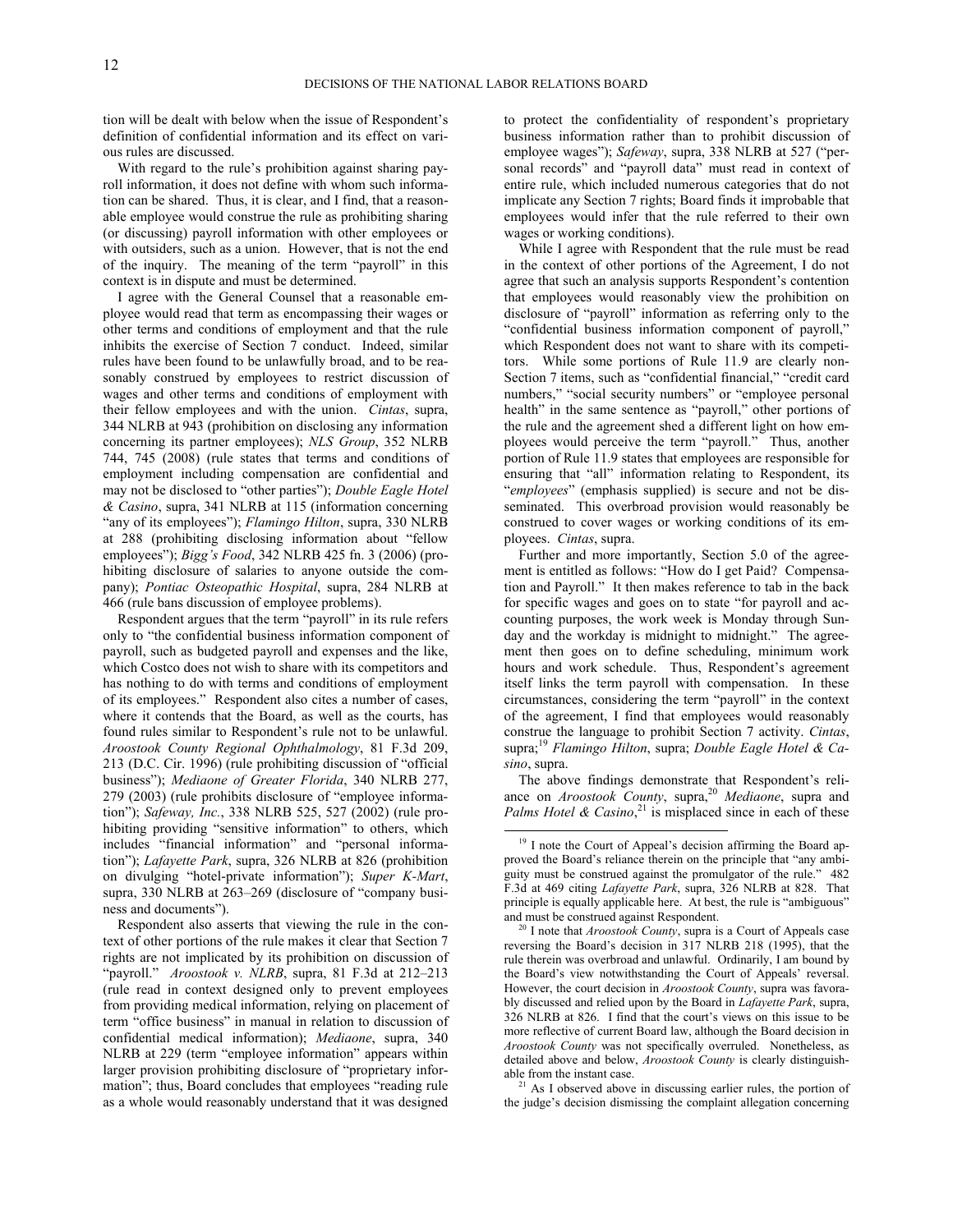cases, the context and placement of the rules in question were substantial reasons for finding them lawful.

Respondent's reliance on *Safeway*, supra is also misplaced. Respondent is correct that the rule in question therein did include prohibition on disclosure of "payroll data" and "salary information." However, *Safeway*, supra was a representation case, and the Board was reviewing a hearing officer's decision that the rule was overbroad and that its maintenance warranted the setting aside of the election. The Board decision found it unnecessary to pass on the hearing officer's finding that the rule was overbroad. See footnote 3, 338 NLRB at 526.

The Board did reverse the hearing officer's decision concerning the effect of the maintenance of the rule on the elec-tion. In that connection, the Board majority<sup>[22](#page-12-0)</sup> principally relied on the fact that the employees were represented by a union in a RD election. It also stressed that the rule was never enforced and that to the extent that any employee was confused about their statutory right to discuss terms and conditions of employment with the union or with other employees, "the union was ideally placed to advise employees of their rights." Further, when making some of the comments quoted by Respondent, where it rejected finding that the rule had a chilling effect on Section 7 rights because it depended on "a chain of inferences upon inferences," the majority concluded that "that it is highly improbable that the employees in this unit, who have been represented by the union for several years would draw these inferences $23$  under the circumstances of this case." Id at 327. Therefore, it is clear the basis for the majority's decision in *Safeway* that the rule in question did not warrant setting aside the election, was the presence of the union on the scene, which could advise the employees about any confusion concerning the meaning of the rule. Since there is no union here, *Safeway*, supra, has minimal precedential significance and is not dispositive.

Respondent also argues, as it did in regard to other rules in issue, that there is no evidence that it ever enforced the rule to prohibit or punish protected activity. As I have observed above, Board precedent supported by the courts consistently find that such evidence does not preclude a finding that employees would reasonably conclude rules inhibit Section 7 activity. *Cintas v. NLRB*, supra, 482 F.3d at 375; *Guardsmark v. NLRB*, supra at 374–376 (D.C. Cir. 2007); *Double Eagle Hotel*, supra, 341 NLRB at 115; *Radisson Plaza*, supra. I so find.

Accordingly, based on the foregoing analysis and precedent, I conclude that employees would reasonably construe Respondent's prohibition on disclosure of "payroll" to inhibit

<span id="page-12-2"></span><span id="page-12-0"></span><sup>22</sup> Member Liebman vigorously dissented from the majority opinion and would have adopted the hearing officer's report.

their exercise of Section 7 activity and that its maintenance by Respondent is violative of Section 8(a)(1) of Act.

# 6. Rule 11.9

(Requiring Employees to use "Appropriate Business Decorum"

# in Communicating with Others and Precluding Employees from Damaging Another Employee's Reputation)

The General Counsel argues that Respondent's rules requiring employees to use "appropriate business decorum" in communications (including conversations) and prohibiting employees from posting messages that "damage any person's reputation" are overbroad and unlawful because they do not define the term "appropriate business decorum" or explain actions that that might "damage any person's reputation." The General Counsel argues that the failure of the rules to define what conduct is prohibited leads to the conclusion that employees could reasonably view various protected activi-ties<sup>[24](#page-12-2)</sup> as violative of Respondent's policies. *Lutheran Heritage Village*, supra, 343 NLRB at 650; [25](#page-12-3) *University Medical Center*, 335 NLRB 1318, 1321 (2001), enfd. denied 335 F.3d 1079 (D.C. Cir. 2003); *Southern Maryland Hospital*, 293 NLRB 1209, 1222 (1989), enfd. in pertinent part 916 F.2d 932, 940 (4th Cir. 1990); *Ridgeview Industries*, 353 NLRB 1096 (2009) (rule prohibiting employees from engaging in behavior designed to create discord or lack of harmony found unlawful).

Respondent, on the other hand, argues that employers are entitled to establish rules to maintain a civil workplace, and that a reasonable employee would view such rules as supporting that proposition, and would not view either of these rules as proscribing Section 7 activity. With respect to the General Counsel's assertion that the rules "could" be interpreted to prohibit Section 7 activity, this assertion is contrary to current law. Respondent cities *Lutheran Heritage Village*, "Where as here, the rule does not refer to Section 7 activities, we will not conclude that a reasonable employee would read the rule to apply to such activity simply because the rule *could* be interpreted that way. To take a different analytical approach, would require the Board to find a violation whenever the rule could conceivably be read to cover Section 7 activity, even that reading is unreasonable. We decline to take that approach." 343 NLRB at 647. (Board finds rule prohibiting "abusive and profane language," "harassment" and "verbal, mental and physical abuse" to be lawful.)

In this instance, I agree with Respondent's analysis of relevant precedent, and that the General Counsel has not met its burden of proof that employees *would* (emphasis supplied) reasonably construe these rules as regulating or inhibiting Section 7 conduct. It is quite significant that the General Counsel cites the dissenting opinion of Members Liebman and Walsh in *Lutheran Heritage Village*, supra. The General Counsel seems to be anticipating that the views expressed in this dissenting opinion, which is consistent with dissenting opinions filed by these and other members in several cases, $26$  will now be changed in view of the new compo-

l

l the rule cited by Respondent was not excepted to. Thus, it has no precedential value. *Trump Marina*, supra. However, even considering it for even persuasive authority, it is distinguishable since there the rule in question preceded items precluded from disclosure, such as customer or marketing lists or strategies, financial information, computer files or programs. Therefore, the judge concluded that employees would reasonably understand that what respondent desires to maintain as confidential is proprietary business information, and that they are not precluded from "disclosing their wage information." No such finding can reasonably be made here.

<span id="page-12-4"></span><span id="page-12-3"></span><span id="page-12-1"></span><sup>&</sup>lt;sup>23</sup> The inferences referred to are that employees would infer that the references to personnel and payroll records in the context of the rule referred to their own wages and working conditions.

 $24$  Such protected activities include (1) protests about the company during a walkout; (2) a concerted protest about a supervisor; or (3) calling a coworker a "scab" during a strike.

<sup>&</sup>lt;sup>25</sup> Dissenting opinion of Members Liebman and Walsh.

<sup>26</sup> *Palms Hotel & Casino*, supra, 344 NLRB at 1368–1370; *Tradesman International*, 338 NLRB 460, 463–465 (2002); *Fla-*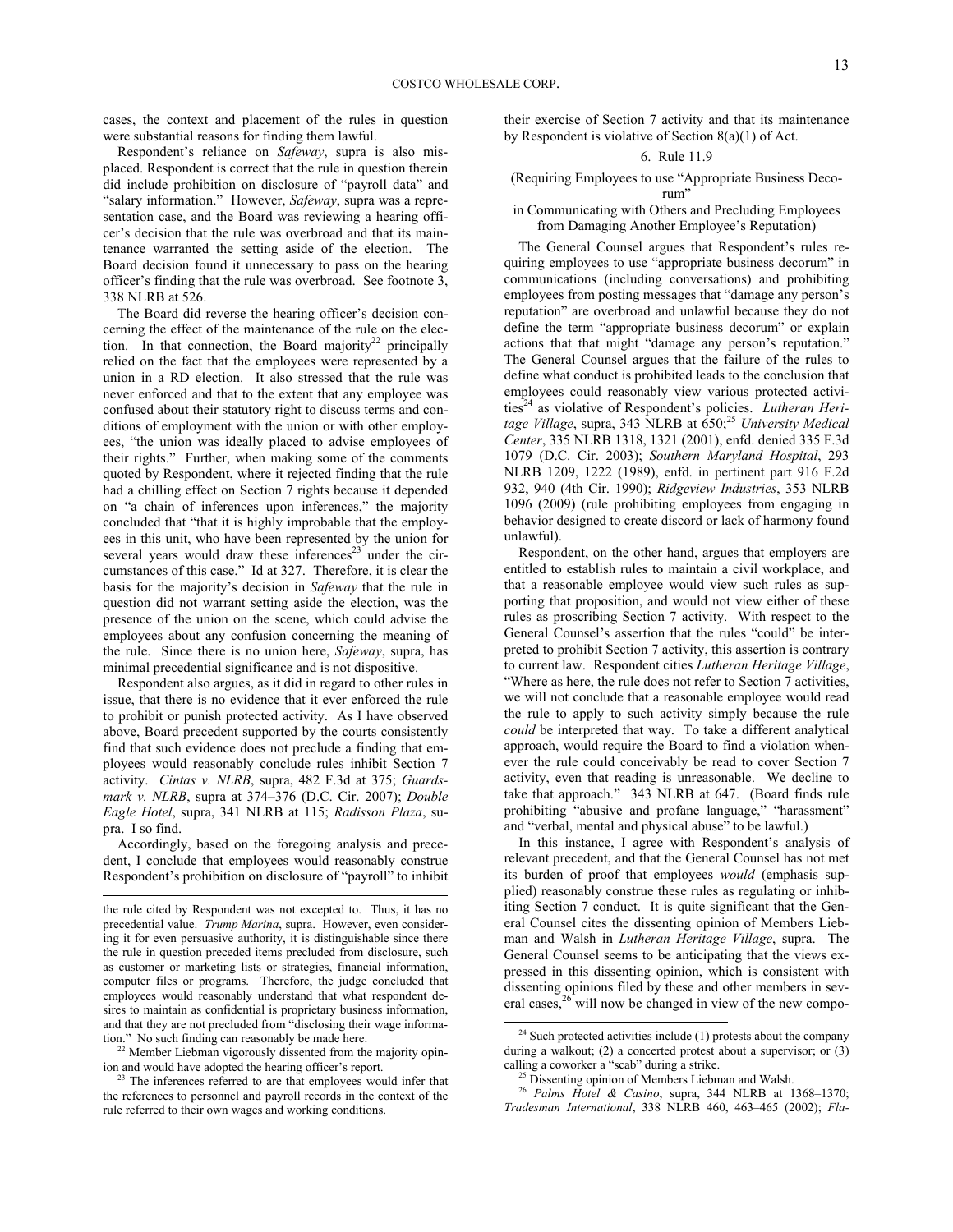sition of the Board. Whether the General Counsel is correct or not in that assumption is not for me to decide. I must and shall apply current law and not rely upon dissenting opinions. The essence of these dissents is, as argued by the General Counsel, that where employers maintain rules that "could" be perceived as inhibiting Section 7 conduct, that there is an obligation to define permissible conduct and clarify for employees that the rule does not prohibit employees from engaging in Section 7 activities. *Lutheran Heritage Village*, supra at 647, 650; *Palms Hotel & Casino*, supra at 1369–1370; *Flamingo Hilton*, supra at 287; *Tradesman International*, supra at 463–465; *Lafayette Park*, supra at 831. However, as the majority opinions in these and other cases makes clear, that is not the law. Indeed, these decisions have considered rules similar to the rules here and concluded, contrary to the General Counsel and the dissenting opinions therein, that where the rules in question on their face are clearly intended to promote "a civil and decent workplace," even though in some circumstances protected conduct might be restricted, reasonable employees *would* (emphasis supplied) not infer that the rules restrict Section 7 activity. *Lutheran Heritage Village*, supra at 647–649 (rule prohibiting "abusive and profane language," "harassment" and "verbal, mental and physical abuse"); *Palms Hotel & Casino*, supra at 1367–1368 (rule forbids employees from engaging in "any type of conduct, which is or has the effect of being injurious, offensive, coercing or interfering with fellow team members or patrons"); *Tradesmen International*, supra at 460–463 (rule prohibiting "disloyal, disruptive, competitive or damaging" conduct and prohibiting "verbal or other statements, which are slanderous or detrimental to the company or any of the company's employees"); *Lafayette Park*, supra at 825– 826 (rules prohibit engaging in conduct that does not meet employer's "goals and objectives" and "improper conduct, which affects the employee relationship with the job, fellow employees, supervisors or the hotel's reputation or good will in the community"). See also *Ark Law Vegas Restaurant Corp.*, 335 NLRB 1284, 1291–1292 (2001) (rule prohibiting "conducting oneself unprofessionally or unethically with the potential of damaging the reputation or a department of the company" and "participating in any conduct that tends to bring discredit to or reflects adversely on yourself, fellow associates, the company or its guest, or that adversely affects job performance"); *Adtranz ABB Daimler Benz v. NLRB*, 253 F.3d 19, 25–28 (DC Cir. 2001), reversing 331 NLRB 291, 293 (2000) (rule prohibiting use of "abusive or threatening language to anyone on company premises").<sup>[27](#page-13-0)</sup>

I additionally rely on *Albertson's Inc.*, 351 NLRB 254, 258–259 (2007), where the Board dismissed complaint allegations that rules prohibiting "disclosing confidential information or any other similar act constituting disregard for the

l

company's best interest," and prohibiting employees from engaging in conduct, which has a negative effect on the company's reputation or operation or employee morale or productivity, were overbroad or violative of the Act. The Board emphasized that neither rule expressly covers Section 7 activity, and there is no evidence that the employer applied the rules to protected activity or that it was adopted in response to protected activity. The Board went on to observe that it "did not believe that either rule can reasonably be read as encompassing Section 7 activity. To ascribe such a meaning to these words is quite simply far-fetched. Employees would reasonably believe that these rules were intended to reach serious misconduct but not conduct protected by the Act." Id at 259. I find the above language applicable to the rules here that the General Counsel is attacking. I find in agreement with Respondent that a reasonable employee would infer that Respondent's purpose in promulgating the challenged rules was to ensure a "civil and decent" workplace and not to restrict Section 7 activity. *Lutheran Heritage*, supra at 648.

The General Counsel's reliance in *University Medical Center*, supra, and *Ridgeview Industries*, supra, is unpersuasive. *University Medical Center*, supra did find, as the General Counsel correctly points out, that a rule prohibiting employees from engaging in "insubordination . . . or other disrespectful conduct toward a service investigator, service coordinator or other individual" was unlawful. 335 NLRB at 621. However, that decision was reversed by the D.C. Circuit in *Community Hospitals v. NLRB*, 335 F.3d 1079, 1088– 1089 (D.C. Cir. 2003). The court agreed with the employer relying on *Adtranz*, supra that the rule was lawful. The court viewed that the rule prohibiting disrespectful conduct applied to "incivility and outright insubordination" and that the Board's suggestion that employees would consider such conduct prohibitive of Section 7 activity "is misplaced." The court added, "In short, to quote the Board itself in a more realistic moment 'any arguable ambiguity' in the rule 'arises only through parsing the language of the rule, viewing the phrase . . . in isolation and attributing to the (employer) an intent to interfere with employee rights.' *Lafayette Park Hotel*, 326 NLRB at 825." 335 F.3d at 1089.

While again, I am cognizant of the fact that ordinarily I am bound by Board rather than court law, once more later Board precedent establishes that the court's view in *University Medical Center*, has been adopted by the Board. See *Lutheran Heritage Village*, supra at 647, where the Board relied on the court's decisions in *University Medical*, as well as *Adtranz*, to conclude that "a reasonable employee reading these rules would not construe them to prohibit conduct protected by the Act."

Finally, the General Counsel relies on the relatively recent case of *Ridgeview Industries*, supra. While the General Counsel is correct that the judge found therein that a rule prohibiting employees from "engaging in behavior designed to create discord or disharmony" was unlawful, 353 NLRB 1096, slip. op at 17, that finding has no precedential value here. Thus, there were no exceptions to the judge's finding that the employer violated Section  $8(a)(1)$  of the Act by maintaining rules prohibiting employees from engaging in behavior designed to create discord or lack of harmony. See 353 NLRB 1096 fn. 2. Thus, the judge's finding, although affirmed by the Board, cannot be cited as authority for find-

*mingo Hilton*, 330 NLRB at 287 fn. 2, 289 fn. 7; *Lafayette Park*, supra, 326 NLRB at 830–831.

<span id="page-13-0"></span>While ordinarily I am bound by the Board's decision rather than the court's reversal, that is not the case with respect to *Adtranz*, supra. Thus, the Court's decision in *Adtranz* was relied on heavily on both *Palms Hotel & Casino*, supra at 1367–1368, and *Lutheran Village*, supra at 647, agreeing with the court's view (rather than the Board's) that a reasonable employee would not construe language prohibiting "threatening or abusive language" as prohibiting Section 7 conduct. Thus, the court's decision in *Adtranz* represents current Board law.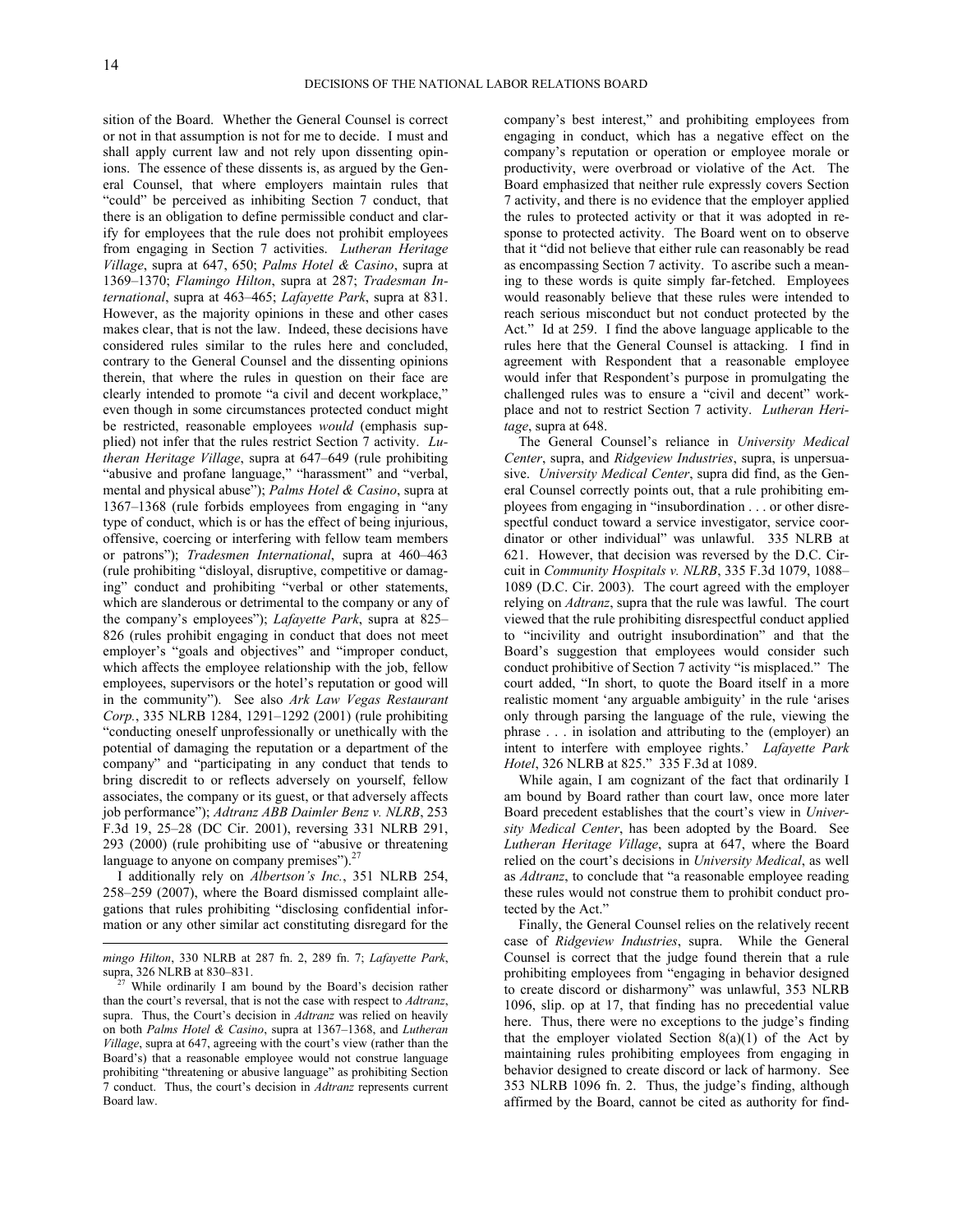ing the rule unlawful. *Trump Marina*, supra. Moreover, an examination of the facts in *Ridgeview Industries*, supra, establish that even under the judge's analysis, *Ridgeview* does not support a finding of a violation here.

Thus, the judge emphasized in applying *Lutheran Heritage Village*, supra, that the rule in issue was utilized as a partial basis to discipline employee Balczak for his sarcastic remark to another employee vis-a-vis Company President Nykamp's earlier antiunion argument. Further, the rule was highlighted in disciplinary notices given to Balczak, and Plant Manager MacLaren told Balczak that his rule violations were highlighted (or circled). The judge then concluded that "Balczak's conversations or attempt at a conversation with a fellow employee was clearly protected in that Balczak's comments were directed at Nykamp's earlier antiunion propaganda. Thus, inasmuch as the rule has been applied to restrict Section 7 rights, I conclude that it tends to chill the exercise of Section 7 rights and violates Section  $8(a)(1)$ ." Id at 17. Therefore, it is clear that the judge in *Ridgeway Industries*, supra, based his finding of a violation solely on the fact that the rule has been applied to restrict Section 7 activity. That finding has no applicability here, where there is no evidence that Respondent applied these rules to restrict protected conduct.

Accordingly, based on the foregoing analysis and precedent, I recommend dismissal of these complaint allegations.

### 7. Rules relating to disclosure of confidential information (because of how respondent defines "confidential" information)

Rule 11.3.4 cites one of the causes for termination as "unauthorized collection, disclosure, or misuse of confidential information relating to Costco, its members, employees, suppliers or agents, including but not limited to: a) Unauthorized removal of confidential information.

Section 11.7, entitled privacy policy, and Section 11.9, entitled electronic communications and technology policy, read as follows:

### 11.7 Privacy Policy

Costco respects our members' and employees' right to privacy, and it is up to each employee to take every precaution to make sure we respect this right.

\*In the course of our business, we collect from our members and employees a substantial amount of personal information (such as name, address, phone number, e-mail address, social security number, membership numbers and credit card numbers). All of this information must be held strictly confidential and cannot be disclosed to any third party for any reason, unless (1) we have the person's prior consent or (2) a special exception is allowed that has been approved by the legal department.

11.9 Electronic Communications and Technology Policy

Every employee is responsible for ensuring that all information relating to Costco, its members, suppliers, employees, and operations is secure, kept in confidence, and not disseminated or misused.

 Sensitive information such as membership, payroll, confidential financial, credit card numbers, social security numbers, or employee personal health information may not be shared, transmitted, or stored for personal or public use without prior management approval. Additionally, unauthorized removal of confidential material from Company premised is prohibited.

The General Counsel asserts that under all three rules employees would reasonably construe each rule dealing with confidentiality to prohibit activity protected by Section 7. In this connection, the General Counsel argues that Respondent defines "confidential" to include employees' names, addresses, phone numbers and email addresses, which they otherwise have a protected right to share with each other or with outside entities, such as unions, in the course of protected activities.

I agree with the General Counsel that this provision is overly broad and would reasonably be perceived by employees as inhibiting Section 7 conduct. *Albertson's*, supra, 351 NLRB at 259, 366 (unlawful to discipline employee for disclosing work schedule, including list of names of employees to the union). *Ridgely Mfg. Co.*, 207 NLRB 193, 197 (1973), enfd. 510 F.2d 185 (D.C. Cir. 1975) (employee engaged in protected conduct by obtaining names of employees on timecards).

Thus, the applicable rule is that employees are entitled to use for organizational purposes information and knowledge that comes to their attention in the normal course of their work activity but are not entitled to their employer's private or confidential records. *Ridgely Mfg.*, supra at 197; *Anserphone of Michigan*, 184 NLRB 305, 306 (1970) (employee obtained names and addresses of employees from office manager, who was rightly in possession of such information); Cf. *Roadway Express*, 271 NLRB 1238, 1239–1240 (1984) (employee not engaged in protected activity when he removed business records from employer's files not in the normal course of his work activity).

Here, this portion of Respondent's rule is overbroad since it does not distinguish between information obtained in the normal course of work or information obtained from Respondent's files or even between information obtained by employees from contact with or discussions with other employees. For example, as in *Ridgely*, supra, or *Albertson's*, supra, an employee obtained information concerning names of employees and possibly addresses from timecards or posted work schedules or other sources in the regular course of their employment. Yet, employees would reasonably perceive that Respondent's rule prohibits them from disclosing such information to other employees or to the union.

Respondent cites *Asheville School*, 347 NLRB 877 (2006), for the proposition that disclosure of confidential wage and salary information by a payroll accountant is unprotected. However, in that case, the judge concluded that the payroll accountant possessed special custody of such records and was aware that her job duties included keeping that information confidential. However, Respondent's rule is still overbroad as it is not restricted to such an employee or to such information. It is, as I observed above, broad enough to include prohibiting any employee from disclosing information to the union concerning names and addresses of employees even where the employee obtained such information from respondent's work schedule or timecards, and employees would, in my view, construe the rule.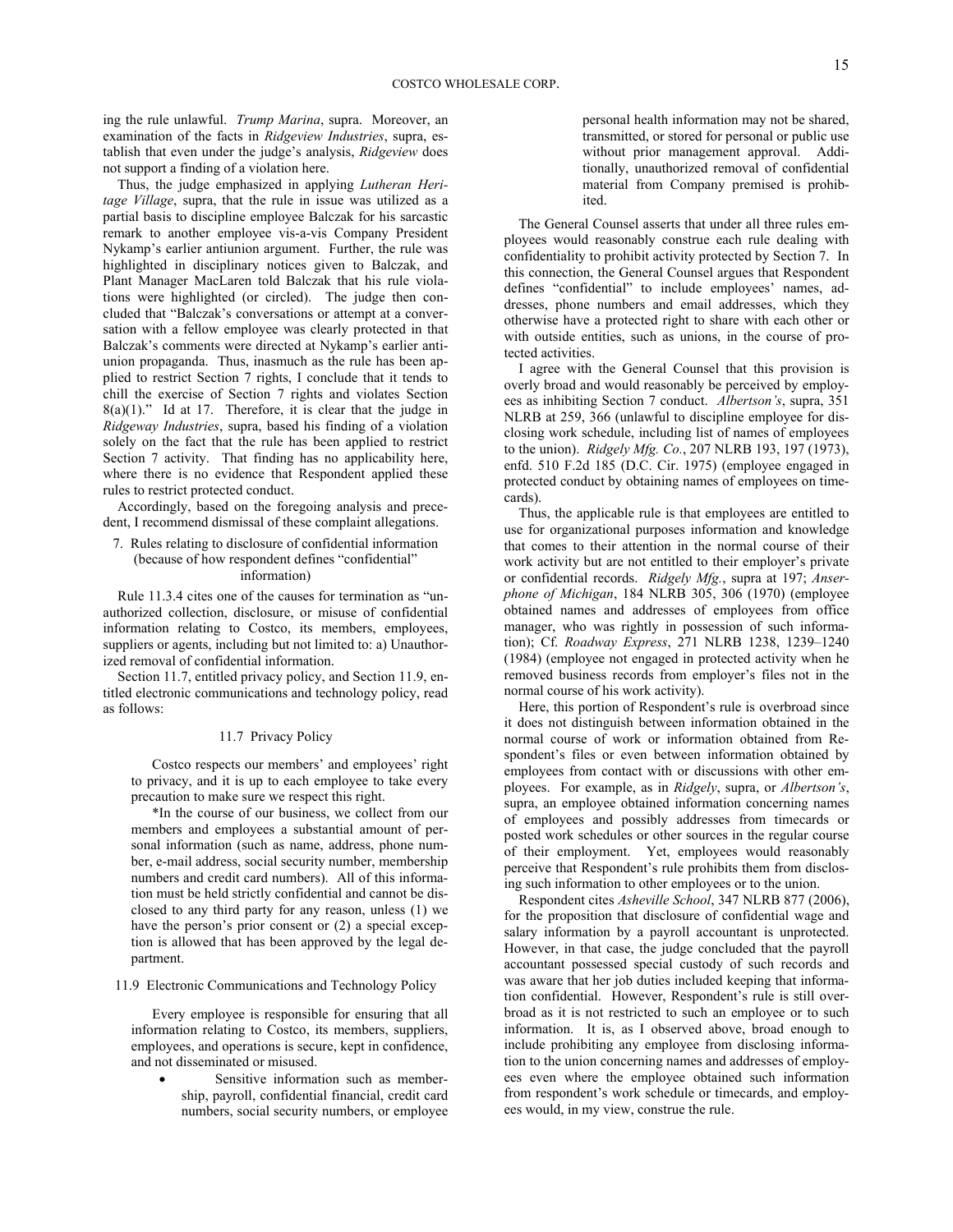1

The General Counsel also noted that Rule 11.9 defines confidential to include "all information relating to Costco and its employees." I have concluded above that this rule is overbroad and unlawful. *Cintas*, supra; *Double Eagle Hotel*, supra; *IRIS USA*, supra. Similarly, I also concluded above that the mention of "payroll" in the rule is also overbroad and unlawful since a reasonable employee would believe that it prohibits him from engaging in Section 7 conduct. *Cintas*, supra; *Bigg's Foods*, supra. In view of these findings, Respondent's definition of confidential impinges on Section 7 rights. Therefore, its rule prohibiting the "unauthorized removal of confidential material from Company premises" is unlawful and violative of Section 8(a)(1) of the Act. *Double Eagle Hotel*, supra, 341 NLRB at 115 (communication rule unlawful in light of link between unlawful confidentiality rule and the communication rule); *Bigg's Foods*, supra at 436 (consideration of confidentiality policy and confidentiality statement together).

Similarly, Section 11.3's listing as one of the causes for termination as "unlawful removal of confidential information from Company premises" is also unlawful and violative of Section 8(1)(a) of the Act. I so find. *Double Eagle Hotel*, supra; *Bigg's*, supra.

#### THE REMEDY

Having found that Respondent has violated Section (1) of the Act. I shall recommend that it cease and desist therefrom, and take certain affirmative action designed to effectuate the purposes and policies of the Act.

Where an employer's overbroad or unlawful rules are maintained on a companywide basis, the Board will generally order the employer to post a notice at all of its facilities where the unlawful policy has been or is in effect. *Longs Drug Stores California*, 347 NLRB 500, 501 (2006); *Cintas*, supra at 943, 962; *Guardsmark LLC*, 344 NLRB 809, 812 (2005); *Albertson's Inc.*, 300 NLRB 1013 fn. 2 (1990), enf. denied on other grounds, mem. *NLRB v. Albertson's Inc.*, 17 F.3d 395 (9th Cir. 1994).

Such an order is appropriate here since the rules found unlawful are in effect in most of Respondent's facilities nationwide. I shall therefore recommend that the notice be posted at all facilities of Respondent's, where the portions of its employee agreement that contain the unlawful rules are in effect.<sup>[28](#page-15-0)</sup>

I shall also recommend that Respondent's obligation to rescind or modify the rules found to be unlawful shall be governed by the Board's analysis and order in *Guardsmark LLC*, supra. $^{2}$ 

# CONCLUSIONS OF LAW

1. The Respondent is and has been an Employer engaged in commerce of Section  $2(2)$ ,  $(6)$ , and  $(7)$  of the Act.

2. The Union is a labor organization within the meaning of Section 2(5) of the Act.

3. The Respondent has violated Section 8(a)(1) of the Act by maintaining rules in its "Employee Agreement" that prohibit the unauthorized posting, distribution, or alteration of any material on Company property, that may reasonably be interpreted as prohibiting employees from discussing their wages and other terms and conditions of employment with other employees and third parties, including union representatives, that may reasonably be interpreted as prohibiting employees from sharing or storing wage information or information relating to other terms and conditions of employment of employees without permission of management, that prohibit the removal of confidential material from Company premises, which Respondent has defined as conduct that may be reasonably be interpreted as including wages and other terms and conditions of employment of its employees and that prohibit employees from leaving Company premises during their work shift without permission of management.

4. The Respondent has not violated Section 8(a)(1) of the Act in any other manner as alleged in the complaint.

5. The aforesaid unfair labor practices affect commerce within the meaning of Section 2(2), (6), and (7) of the Act.

On these findings of fact and conclusions of law and on the entire record, I make the following recommended $30$ 

#### ORDER

The Respondent, Costco Wholesale Corporation, Milford, Connecticut, its officers, agents, successors, and assigns, shall

1. Cease and desist from

l

(a) Maintaining provisions in its Costco Wholesale employee agreement (the employee agreement) that prohibit the unauthorized posting, distribution, or alteration of any material on Company property.

(b) Maintaining provisions in its employee agreement that prohibit its employees from leaving Company premises during their work shift without permission of management.

(c) Maintaining provisions in its employee agreement that may reasonably be interpreted as prohibiting employees from discussing their wages and conditions of employment with other employees and third parties, including union representatives.

(d) Maintaining provisions in its employee agreement that may reasonably be interpreted as prohibiting its employees from sharing or storing wage information or information relating to other terms and conditions of employment of employees without permission of management.

(e) Maintaining provisions in its employee agreement that prohibit the removal of confidential material from Company premises, which Respondent has defined as conduct that may

<span id="page-15-0"></span><sup>&</sup>lt;sup>28</sup> The record reflects that the agreement is not in effect at some of Respondent's unionized facilities.

<span id="page-15-2"></span><span id="page-15-1"></span><sup>&</sup>lt;sup>29</sup> "The Respondent may comply with our Order by rescinding the unlawful provisions and republishing its employee handbook without them. We recognize, however, that republishing the handbook could entail significant costs. Accordingly, the Respondent may supply the employees either with handbook inserts stating that the unlawful rules have been rescinded, or with new and lawfully worded rules on adhesive backing which will cover the old and unlawfully broad rules, until it republishes the handbook without the unlawful provisions. Thereafter, any copies of the handbook that are printed with the unlawful rules must include the new inserts before being distributed to employees." *Guardsmark,* supra at 812 fn. 8. Consistent with *Guardsmark*, the Order will additionally provide the Respondent with the option of immediately rescinding the unlawful

provisions or modifying the existing provisions to make clear that the discussion of wages and other terms and conditions of employment is not prohibited. *Longs Drug Stores*, supra at 501 fn. 5.

If no exceptions are filed as provided by Sec. 102.46 of the Board's Rules and Regulations, the findings, conclusions, and recommended Order shall, as provided in Sec. 102.48 of the Rules, be adopted by the Board and all objections to them shall be deemed waived for all purposes.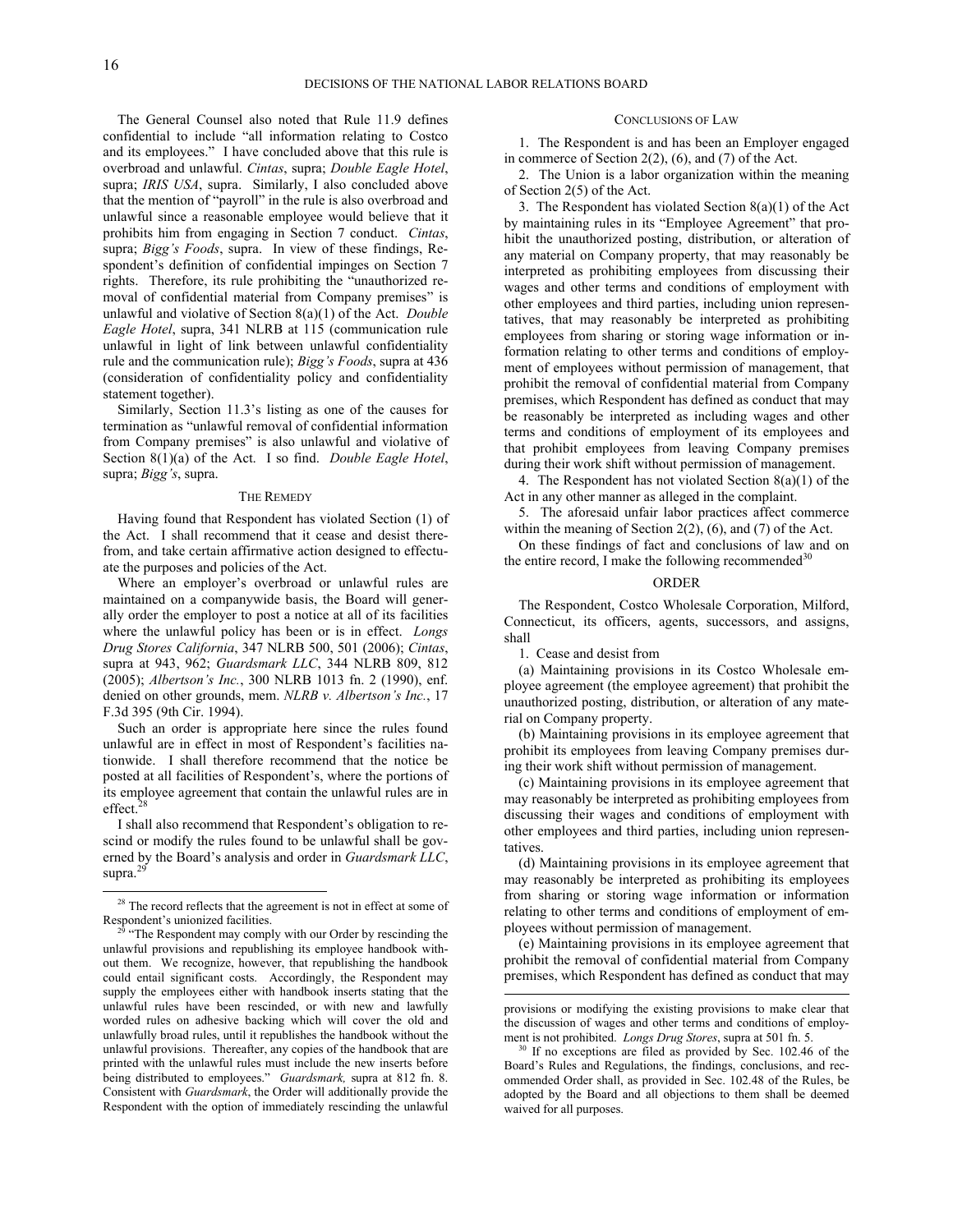reasonably be interpreted as including wages or other terms and conditions of employment of its employees.

(f) In any like or related manner, interfering with, restraining, or coercing employees in the exercise of rights guaranteed them by Section 7 of the Act.

2. Take the following affirmative actions necessary to effectuate the policies of the Act.

(a) Rescind or modify the language in the following provisions of its "Employee Agreement."

1. Sections 11.3 and 4(a), 11.3.22 and 11.3.24,

2. Section 11.7 to the extent that it defines the name, address, phone number and E-mail address of employees as confidential and prohibits disclosure of such information to any third parties,

3. The portions of Section 11.7 that provides that "All Costco employees shall refrain from discussing private matters of other employees. This includes topics such as, but not limited to sick calls, leaves of absence, FMLA call outs, ADA accommodations, workers' comp. injuries . . . , etc.,"

4. Section 11.9 to the extent that it provides that all information relating to Costco's employees must not be disseminated, that payroll information may not be shared or transmitted and unauthorized removal of confidential material (as defined overbroadly by Respondent in its Employee Agreement) from Company premises is prohibited.

(b) Furnish all current employees with inserts for the current "Employee Agreement" that

1. advise that the unlawful rules have been rescinded or modified, or

2. provide the language of lawful provisions or publish and distribute to all current employees a revised "Employee Agreement" that

a. do not contain the unlawful provisions, or

b. provide the language of lawful provisions.

(c) Within 14 days after service by the Region, post at each of its facilities in the United States, where its "Employee Agreement" is in effect, copies of the attached notice marked "Appendix."<sup>[31](#page-16-0)</sup> Copies of the notice, on forms provided by the Regional Director for Region 34, after being signed by the Respondent's authorized representative, shall be posted by the Respondent and maintained for 60 consecutive days in conspicuous places including all places where notices to employees are customarily posted. Reasonable steps shall be taken by the Respondent to ensure that the notices are not altered, defaced, or covered by any other material. In the event that, during the pendency of these proceedings, the Respondent has gone out of business or closed the facility involved in these proceedings, the Respondent shall duplicate and mail, at its own expense, a copy of the notice to all current employees and former employees employed by the Respondent at any time since May 3, 2009.

(d) Within 21 days after service by the Region, file with the Regional Director a sworn certification of a responsible

-

official on a form provided by the Region attesting to the steps that the Respondent has taken to comply.

IT IS FURTHER ORDERED that the complaint is dismissed insofar as it alleges violations not found.

Dated, Washington, D.C. August 11, 2010

APPENDIX NOTICE TO EMPLOYEES POSTED BY ORDER OF THE NATIONAL LABOR RELATIONS BOARD An Agency of the United States Government

The National Labor Relations Board has found that we violated Federal labor law and has ordered us to post and obey this Notice.

## FEDERAL LAW GIVES YOU THE RIGHT TO

Form, join, or assist a union

Choose representatives to bargain with us on your behalf

Act together with other employees for your benefit and protection

Choose not to engage in any of these protected activities

WE WILL NOT maintain provisions in our Costco Wholesale employee agreement (the employee agreement) that prohibit the unauthorized posting, distribution, or alteration of any material on Company property.

WE WILL NOT maintain provisions in our employee agreement that prohibit you from leaving Company premises during your work shift without permission of management.

WE WILL NOT maintain provisions in our employee agreement that may reasonably be interpreted as prohibiting you from discussing your wages and other terms and conditions of employment with other employees and third parties, including union representatives.

WE WILL NOT maintain provisions in our employee agreement that may reasonably be interpreted as prohibiting you from sharing or storing wage information or information relating to other terms and conditions of employment of employees without permission of management.

WE WILL NOT maintain provisions in our employee agreement that prohibit the removal of confidential material from Company premises, which we have defined as conduct that may reasonably be interpreted as including your wages or other terms and conditions of employment.

WE WILL NOT, in any like or related manner, interfere with, restrain, or coerce you in the exercise of your rights guaranteed you by Section 7 of the Act.

WE WILL rescind or modify the language in the following provisions of our "Employee Agreement."

1. Sections 11.3 and 4(a), 11.3.22 and 11.3.24,

2. Section 11.7 to the extent that it defines the name, address, phone number and E-mail address of employees as confidential and prohibits disclosure of such information to any third parties,

3. The portions of Section 11.7 that provides that "All Costco employees shall refrain from discussing private matters of other employees. This includes topics such as, but not limited to sick calls, leaves of absence, FMLA call outs, ADA accommodations, workers' comp. injuries . . . , etc.,"

<span id="page-16-0"></span> $31$  If this Order is enforced by a judgment of a United States court of appeals, the words in the notice reading "Posted by Order of the National Labor Relations Board" shall read "Posted Pursuant to a Judgment of the United States Court of Appeals Enforcing an Order of the National Labor Relations Board."